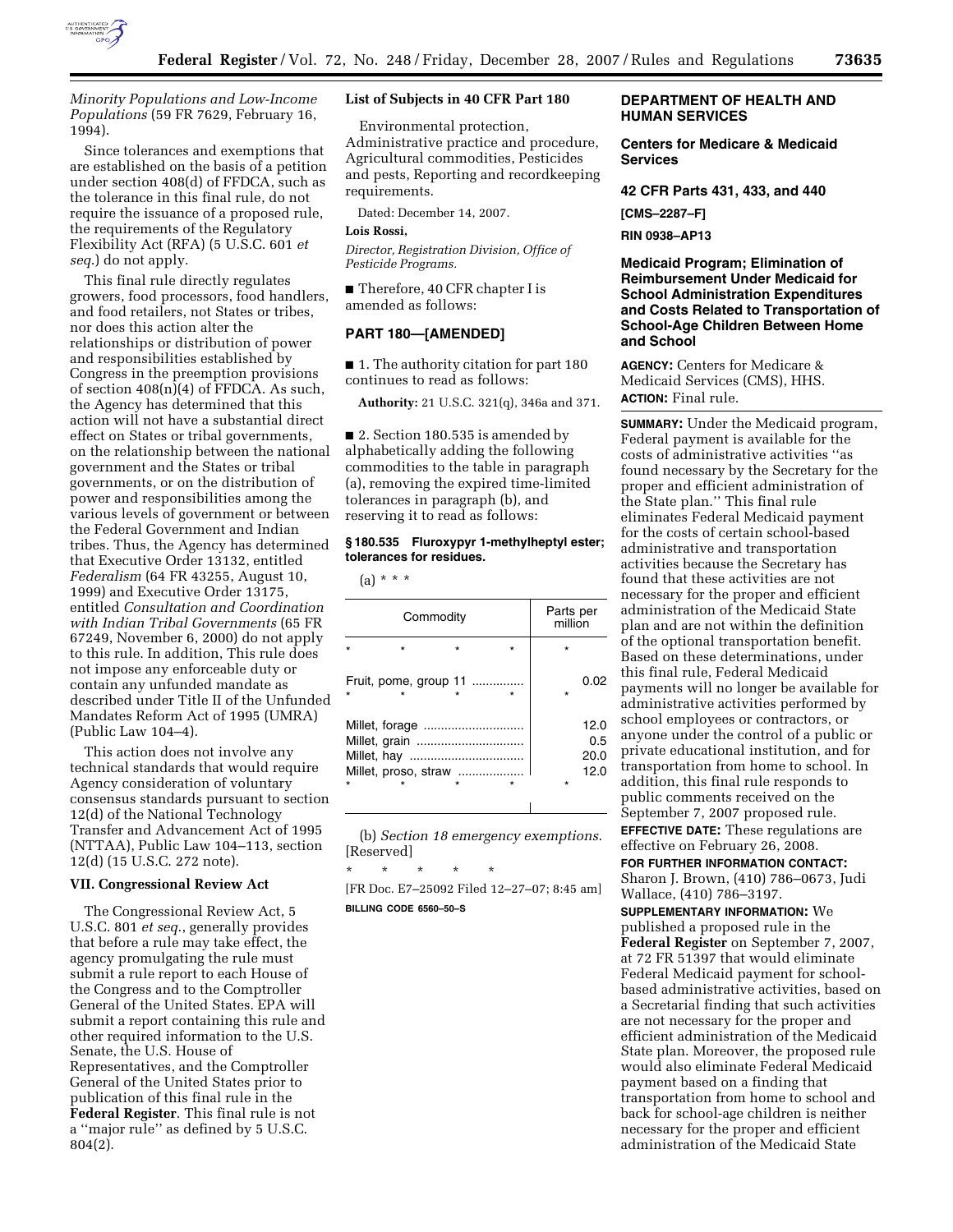plan, nor within the scope of the optional medical transportation benefit. We received 1,240 timely public comments on the proposed rule. After careful consideration of these comments, we are adopting the rule as proposed without change. We discuss later in this preamble our response to comments and our reasons for going forward with the proposed rule. Below, we first summarize the background and provisions of the proposed rule.

#### **I. Background**

# *A. Administrative Activities and Transportation Services Under the Medicaid Program*

Title XIX of the Social Security Act (the Act) authorizes Federal grants to States for Medicaid programs, operated by each State under an approved Medicaid State plan that provide medical assistance to needy individuals including low-income families, the elderly, and persons with disabilities. Federal payment is available to a State for a proportion of expenditures for medical assistance under the approved Medicaid State plan, and of expenditures necessary for administration of the State plan. This joint Federal-state financing of expenditures is described in section 1903(a) of the Act, which sets forth the rates of Federal financing for different types of expenditures.

Under section 1903(a)(7) of the Act, Federal payment is currently available at a rate of 50 percent of amounts expended by a State ''as found necessary by the Secretary for the proper and efficient administration of the State plan.'' In addition, OMB Circular A–87, which contains the cost principles for State, local and Indian tribal governments for the administration of Federal awards, states that, ''Governmental units are responsible for the efficient and effective administration of Federal awards.'' Under either of these provisions, administrative expenditures must be reasonable and necessary for the performance of functions funded by the Federal award.

Transportation to and from providers is not expressly mentioned in the Medicaid statute, but States can claim Federal matching dollars for such transportation in one of two ways. Since the inception of the program the Federal government has recognized that transportation is essential to the administration of the Medicaid State plan, to ensure that beneficiaries have access to covered services. Federal regulations at 42 Code of Federal Regulations (CFR) 431.53 require that

Medicaid State plans ''specify that the Medicaid agency will ensure necessary transportation for recipients to and from providers'' and describe the methods for doing so. Under 42 CFR 440.170(a), States are afforded the option of furnishing transportation as an optional covered medical service recognized under section 1905(a)(28) of the Act as defined and specified. Under this section, transportation is defined as ''expenses for transportation and other related travel expenses determined necessary by the agency *to secure medical examination and treatment*  (emphasis added) for a recipient.'' Travel expense is defined to include the cost of the actual transportation necessary to the medical service, meals and lodging en route to medical care and the cost of attendees to the beneficiary if necessary.

Whether transportation is furnished as an administrative activity under 42 CFR 431.53 or as an optional covered medical service could affect the Federal Medicaid matching rate and the flexibility available to the State, but these issues are not relevant for purposes of this final regulation.

## *B. Medicaid and Schools*

A wide range of medical services may be furnished to students in school settings. In particular, pursuant to requirements under the Individuals with Disabilities Education Act (IDEA), schools deliver a broad range of educational and related services (e.g., educational, social, and medical services) to students with disabilities to address their diverse needs. Section 1903(c) of the Act prohibits the Secretary from denying or restricting Federal Medicaid payment to States for covered services furnished to a child with a disability on the basis that the services are included in the child's Individualized Education Program (IEP) or Individualized Family Services Plan (IFSP) established pursuant to the IDEA.

Some of the special education and related services required by the IDEA may be within the scope of medical assistance services covered under the Medicaid program. Medicaid covers medically necessary direct medical services included in an IEP or IFSP that are in a Medicaid covered category under the approved State Medicaid plan (such as speech therapy or physical therapy, but also including Early and Periodic Screening Diagnosis and Treatment), and that meet all other Federal and State Medicaid regulations (including provider qualifications and any amount, duration and scope limitations).

Schools and school districts perform a myriad of administrative activities that arise directly from the educational mission of the schools. Though these activities may include coordinating the delivery of Medicaid services with educational services, they are primarily associated with educational program requirements including IDEA requirements. Transportation to and from the school for most students is also part of the schools' educational responsibility.

# *C. Prior Agency Experience With School-Based Administration and Transportation*

As detailed in the proposed rule, CMS had previously issued several guidance documents on school-based administration and transportation. In those interpretive guidance documents, CMS set forth a complex set of principles permitting State claims for school-based administration and transportation. The claims that resulted from this guidance were the subject of several audits by the Office of the Inspector General finding widespread fraud and abuse as well as improper claiming of costs to the Medicaid program that were incurred to meet mandates under educational programs.

# **II. Provisions of the Proposed Regulations**

We published a proposed rule on September 7, 2007, at 72 FR 51397, that would eliminate Federal Medicaid payment for school-based administrative activities, based on a Secretarial finding that such activities are not necessary for the proper and efficient administration of the State plan. Moreover, the proposed rule would also eliminate Federal Medicaid payment based on a Secretarial finding that transportation from home to school and back for school-age children is neither necessary for the proper and efficient administration of the State plan, nor within the scope of the optional medical transportation benefit. Based on these findings, the proposed rule specified that Federal financial participation (FFP) under the Medicaid program will not be available for schoolbased administrative and certain transportation costs, with the exception of administrative activities conducted by employees of the State or local Medicaid agency.

Under the proposed rule, the following changes would apply to the costs of the following activities or services:

• FFP would no longer be available for the costs of school-based administrative activities under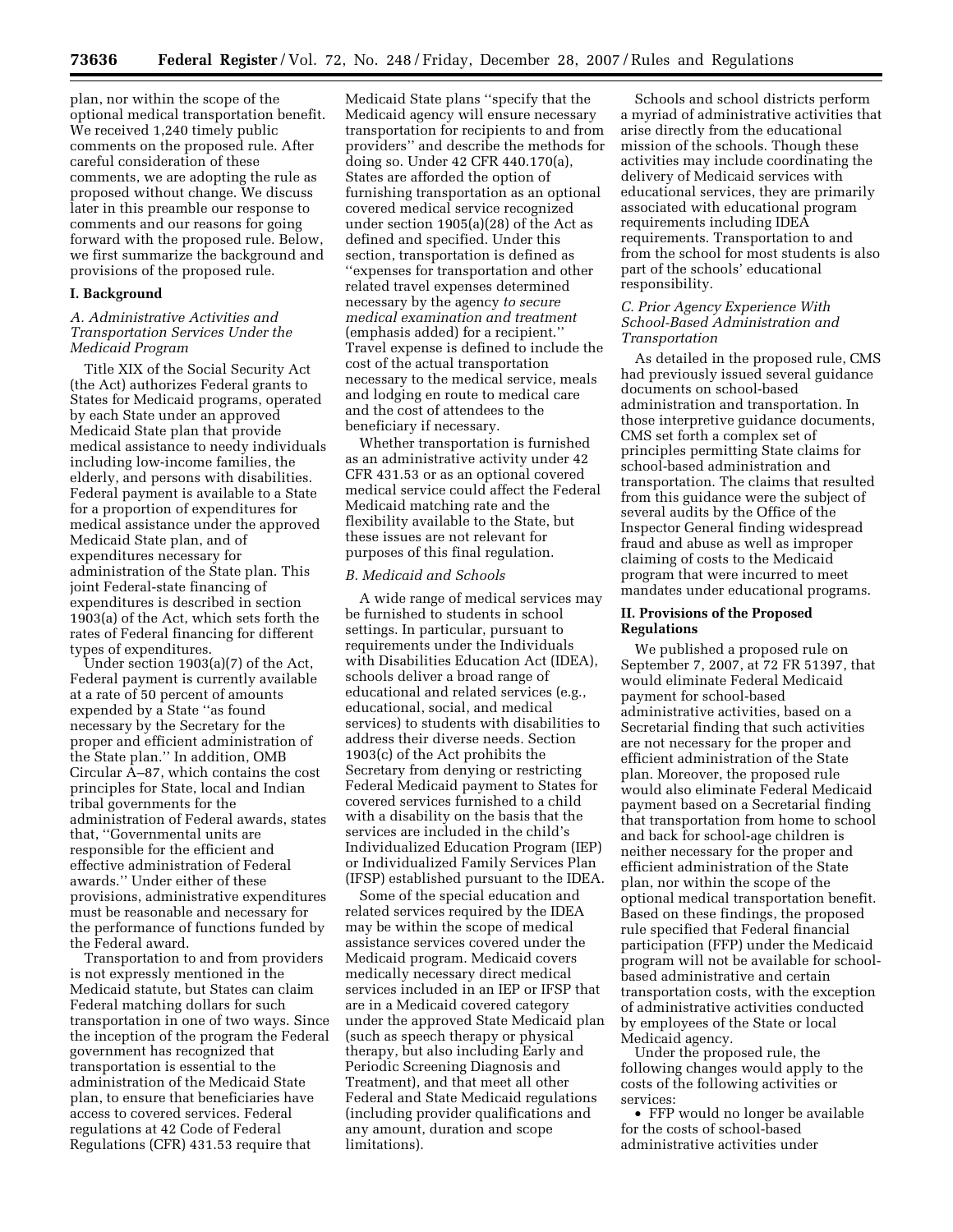Medicaid. By administrative activities, we referred to activities that are not properly included in the scope of a covered service. School-based administrative expenditures are expenditures under the administrative control of a public or private educational institution and that are conducted by school employees or contractors, or anyone under the control of a public or private educational agency.

• FFP would no longer be available for the costs of transportation from home to school and back for school-age children with an IEP or IFSP established pursuant to the IDEA.

The proposed rule would supersede all previous guidance, including guidance on school-based administrative claiming and schoolbased transportation.

Under the proposed rule, CMS would continue to reimburse States for schoolbased direct Medicaid services in their approved State plans. That is, the proposed rule would not affect the treatment of expenditures for direct medical services that are included in the approved State Medicaid plan and provided in schools, nor did it affect transportation of school-aged children from school or home to a non-schoolbased direct medical service provider that bills under the Medicaid program, or from the non-school-based provider to school or home.

Furthermore, under the proposed rule, CMS would continue to reimburse States for transportation costs related to children who are not yet school-age and are being transported from home to another location, including a school, and back to receive direct medical services, as long as the visit does not include an educational component or any activity unrelated to the covered direct medical service.

Federal funding would also continue to be available for administrative overhead costs that are integral to, or an extension of, a direct medical service and, as such, are claimed as medical assistance. These activities are properly reimbursed at the applicable Federal medical assistance percentage (FMAP) rate for the related direct medical service, and include patient follow-up, assessment, counseling, education, parent consultations, and billing activities. Furthermore, school-based administrative activities, such as Medicaid outreach and eligibility intake, that are conducted by employees of the State or local Medicaid agency would remain eligible for FFP under the proposed rule.

The proposed rule was based on a determination that administrative

activities performed by schools, and transportation of school-age children from home to school and back, are not necessary for proper and efficient administration of the State Medicaid plan, and are not within the scope of the transportation services recognized by the Secretary under 42 CFR 440.170(a), for the following reasons:

(1) The activities or services support the educational program and do not specifically benefit the Medicaid program;

(2) The activities or services are performed by school systems to further their educational mission and/or to meet requirements under the IDEA, even in the absence of any Medicaid payment;

(3) The types of school-based administrative activities for which claims are submitted to Medicaid largely overlap with educational activities that do not directly benefit the Medicaid program; and

(4) Transportation from home to school and back is not properly characterized as transportation to or from a medical provider.

# **III. Analysis of and Responses to Public Comments**

We received approximately 1,240 timely comments from State officials, school districts and consortia, educational organizations, child advocacy groups, health care organizations, school nurses, parents, teachers, school officials, providers, and other interested individuals. The largest group of comments came through a write-in campaign initiated by an organization titled the Council for Exceptional Children (CEC). The State with which the largest number of commenters identified themselves was California. All comments were reviewed and analyzed. After associating like comments, we placed them in categories based on subject matter. Summaries of the public comments received and our responses to those comments are set forth below.

# **General**

Most commenters opposed the proposed regulation, for the reasons specified below. Of the commenters supporting the proposed rule, they either concurred that Medicaid funds should not be used to fulfill educational requirements or appreciated the potential for savings in Federal expenditures. The categorized comments and our responses are listed below.

## *Funding Issues*

*Comment:* The largest number of comments focused on funding issues, arguing that any loss of funding would potentially "\* \* \* reduce the funds available to our already strained special education budgets,'' according to one commenter. Another commenter argued that '\* \* \* if States cannot take up the slack, and most of them are struggling to provide non-medical transportation to get children to school, as well as to satisfy other Federal requirements, this funding cut will be yet another unfunded \* \* \* mandate.'' Many commenters noted that in their districts, schools are already strapped with tight budgets, some even specifying the exact amount of revenue they believed would be lost under the proposed regulation. One commenter noted that ''Should administrative claiming be eliminated, we would have to shift funds from other areas in our budgets to cover the cost or raise taxes if this proposal should become a reality.'' And: ''Our school division struggles daily with dwindling local resources and increasing demand \* \* \*. Loss of these funds \* \* \* would unfairly exacerbate a dire situation.'' It is unrealistic, many commenters argued, to assume that any State or school would be able to replace the loss of Federal Medicaid reimbursement that would result from finalization of the proposed rule.

*Response:* Such comments appear to support our view and concern that Title XIX funds are being used as a funding source without specific benefit to the Medicaid program. Constrained local and State funding for education is not the basis for determining whether a cost is properly claimed under Medicaid. Specifically, administrative expenditures must be deemed necessary for the proper and efficient administration of the Medicaid State plan in order for reimbursement to be available. The need for schools to obtain additional funding in itself does not justify continued Federal Medicaid reimbursement. Limitation of Medicaid claims to administrative and transportation activities that are directly related to the furtherance of the Medicaid State plan is necessary to maintain the financial integrity of the Medicaid program. None of these commenters provided any factual basis to conclude that the activities in question were, indeed, necessary for the proper and efficient administration of the Medicaid State plan (or transportation necessary to ensure that individuals obtain access to Medicaid providers).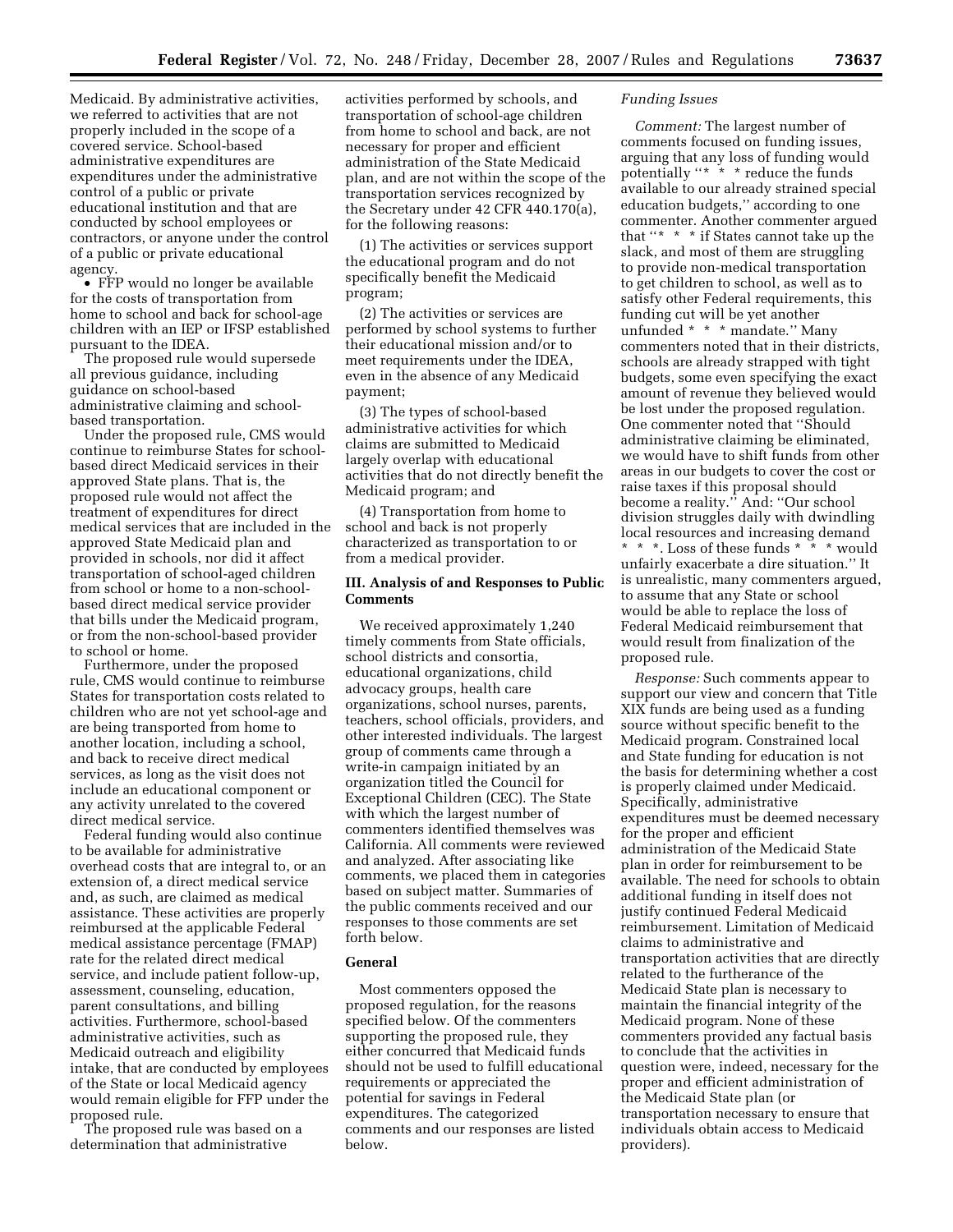*Comment:* Some commenters focused on the fact that Medicaid reimbursement is used to meet other educational needs and augment underfunded budgets. Commenters noted that reimbursement for schoolbased administrative activities is used for a wide variety of unrelated, but important, purposes, such as instructional materials and equipment, or to fund staff positions, and that schools rely on this funding for such purposes. According to one commenter, Medicaid reimbursement is used to allow service staff to attend workshops and to purchase ''\* \* \* needed technology and materials to better educate our children.'' Some asked how States and schools would make up for any funding shortfalls that result from finalization of the proposed rule. As one commenter noted:  $"**"*$  this \* \* \* action by the Federal government would force us to make cuts in other essential educational programs to ensure that federally required services can continue, despite the lack of funding,'' such as electives, after-school activities, or arts and music programs. The loss of Medicaid payments could also result in schools having to lay off staff or curtail referral services, according to some commenters.

*Response:* Federal matching funds under Medicaid are only available for Medicaid services provided to Medicaid eligible individuals as described in the Medicaid State plan. The commenters expressly identified non-Medicaid costs that are clearly educational in nature. Constrained local and State funding for education is not the basis for determining whether a cost is properly claimed under Medicaid. We believe the final rule is necessary to maintain the financial integrity of the Medicaid program and there is nothing in this final rule which would eliminate funding for necessary direct medical services eligible for Medicaid funding.

*Comment:* Some commenters noted the fact that Congress has never fully funded the IDEA, and in lieu of such funding, Medicaid reimbursement must be used. One commenter stated the following: ''At a time when the Federal government is funding barely 18 percent of the national average per-pupil expenditures for each child in special education instead of the 40 percent that Congress promised to pay when IDEA was first enacted, major cutbacks in Medicaid reimbursements will severely restrict the ability of State and local school districts to provide much-needed health care services to disabled children.'' Without a commensurate increase in funding for IDEA-related requirements to offset cuts resulting

from the proposed rule, they argue, critical services may be cut. The proposed rule makes no attempt to explain how States and school districts might compensate for the reduction in funding under Medicaid and the inadequate funding of IDEA-related mandates, they noted.

*Response:* The desire for supplemental funds to augment IDEA funding does not justify Medicaid payments that are not authorized by the Medicaid statute, regulations and applicable cost accounting principles. Under Office of Management and Budget Circular A–87, ''governmental units are responsible for the efficient and effective administration of Federal awards.'' It is not consistent with efficient and effective administration of the Medicaid program to pay for administrative activities (including transportation from home to school and back) that are performed as part of a school's educational mission, do not specifically benefit the Medicaid program, are neither controlled nor supervised by the Medicaid program, and would be performed by the schools even in the absence of the Medicaid program. As stated earlier, we believe the final rule is necessary to maintain the financial integrity of the Medicaid program. Such comments appear to support our view and concern that Title XIX funds are being used for non-Medicaid purposes and that the request for additional funding for educational activities should be more appropriately directed to other Federal, State, and local funding sources.

#### *Provision of Services*

*Comment:* Some commenters worried that the proposed rule would adversely impact the provision of needed services to school-age children. One commenter noted that  $\cdot x * *$  schools are providing necessary medical/psychological services and/or referrals that others are able to be reimbursed for, so this should not be cut.'' Some argued that any changes to the Medicaid program would have a detrimental effect on the medical care provided to students.

*Response:* The provision of, and reimbursement for, school-based medical services are not affected by the changes specified in the final rule. CMS will continue to recognize schools as valid settings for the delivery of direct medical services recognized in the Medicaid State plan. Medicaid reimbursement would remain available for covered services provided to children pursuant to an IEP or IFSP, whether they are provided in school or in the community. That is, CMS will continue to reimburse States for schoolbased Medicaid service costs authorized in their approved Medicaid State plans, including transportation of school-aged children from school or home to a nonschool-based direct medical service provider that bills under the Medicaid program, and from the non-school-based provider to school or home. CMS will also continue to reimburse States for transportation costs related to children who are not yet school-age and are being transported from home to another location, including a school, and back to receive direct medical services, as long as the transportation is not primarily for purposes other than gaining access to a Medicaid provider for covered services (such as when it is regularly scheduled transportation to a day care program).

We do not believe the final rule will impact children eligible for Medicaid. IDEA mandates that services prescribed by a child's IEP or IFSP be provided to children. Section 1903(c) of the Act provides clearly that Medicaid reimbursement be made available for such services, when provided to Medicaid-eligible children, covered under the State plan, and provided by qualified providers that properly bill the Medicaid program. These requirements will not change as a result of the final rule. As a result, these services will continue to be provided to children pursuant to their IEP or IFSP, and will continue to be paid by Medicaid.

*Comment:* One commenter noted that ''\* \* \* while the proposed regulation does not directly affect reimbursement for these services, a school district's inability to be reimbursed for administrative services related to the provision of the medically necessary services will in fact have a chilling effect on a school district's ability to deliver these services.'' To deny Federal Medicaid matching for administrative activities provided by school employees or its contractors would, in the words of one commenter, "\* \* \* improperly shift the cost of allowable Medicaid services entirely to State and localities, without regard for the reduction in service that would result.''

*Response:* Federal funding would continue to be available for administrative overhead costs that are integral to, or an extension of, a direct medical service and, as such, are claimed as medical assistance. These activities are properly reimbursed at the applicable FMAP rate for the related direct medical service, and can include administrative activities under the direction of the medical service provider, such as patient follow-up, parent consultations, and billing activities, when included in the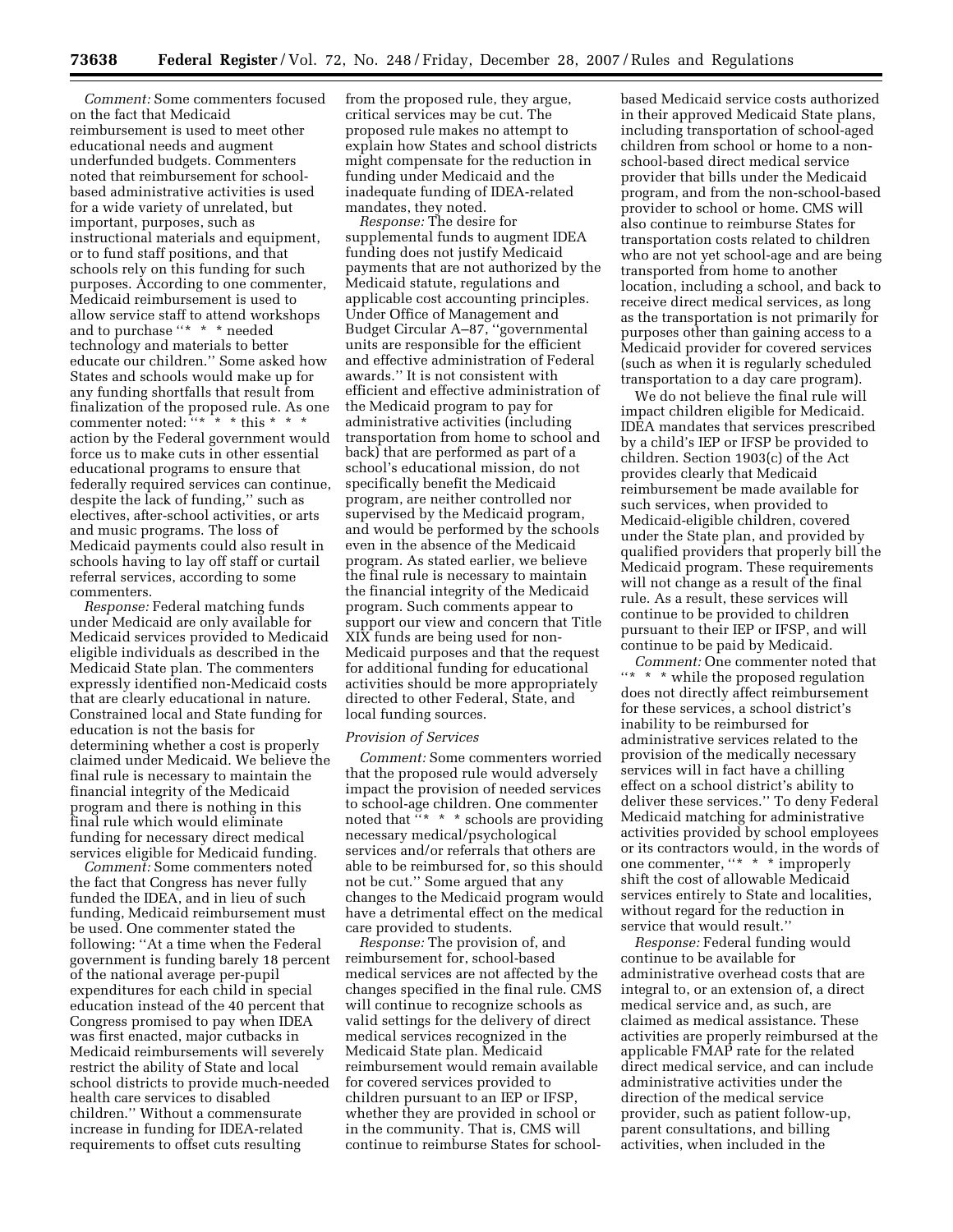negotiated rate paid for direct medical services.

*Comment:* In certain comments, it was noted that Medicaid funding helps school pay for other types of services, such as mental health services, which would not otherwise be available to students. One commenter argued that if the proposed rule is promulgated, school-based services will be less effective and more costly for CMS, State Medicaid agencies, and schools. Another commenter noted that while the proposed rule does not explicitly restrict access to services in schools, it would make it less desirable for Medicaid programs to use school settings to provide services, and could inadvertently make it more difficult to meet Medicaid's original intent to fund necessary medical assistance ''\* \* \* to promote growth and development and prevent or ameliorate disabilities and conditions.''

*Response:* Medicaid payment remains available for all covered services furnished in a school setting and for children. These covered services include the broadest possible range of services under the mandatory Medicaid covered benefit for early and periodic screening, diagnostic and treatment (EPSDT) services. As Medicaid will still provide funding for such services that qualify under the Medicaid State plan, this will likely mean that the availability of such services in a school setting will not diminish as a result of this rule.

*Comment:* A few commenters pointed to past and ongoing litigation over the failure to provide mandated services to children with disabilities and suggested that the likely consequences of the proposed rule would be a reduction in funding for necessary services they have fought in court to secure for these children. Specifically, some commenters cited the ruling in the *Bowen* v. *Massachusetts* case (487 U.S. 879 (1988) No. 87–712), in which an appellate court ruled that "\* \* \* it is the nature of the services, not what the services are called or who provided them'' that determines whether the services qualify for Medicaid reimbursement. By eliminating Federal Medicaid reimbursement for administrative activities engaged in by school employees, the proposed rule goes against Federal court interpretations of the Medicaid statute, they argue. Others interpret that ruling to mean that any attempt to eliminate Medicaid reimbursement for transportation as a covered service in a State plan based solely on the child's participation in an educational program would be in violation of the court's

ruling in Bowen. The court ruling, they contend, nullifies CMS's attempts to justify elimination of reimbursement for school-based administrative and transportation service expenditures by labeling such expenditures as ''educational'' in nature.

*Response:* The final rule clarifies that Federal Medicaid funding is available for direct medical services provided by schools. To the extent that a State elects to reimburse transportation as an optional medical service, Federal reimbursement will still be available to the extent that the primary purpose of that transportation is access to a medical service. That is, CMS will continue to reimburse States for transportation of school-aged children from school or home to a non-school-based direct medical service provider that bills under the Medicaid program, and from the non-school-based provider to school or home. Furthermore, CMS will continue to reimburse States for transportation costs related to children who are not yet school-age and are being transported from home to another location, including a school, and back to receive direct medical services, as long as the transportation is not primarily for purposes other than gaining access to a Medicaid provider (such as when it is regularly scheduled transportation to a day care program). However, routine transportation from home to school and back for school age children is primarily educational in nature and will not be eligible for Medicaid reimbursement as part of a medical service.

#### *Potential Impact on EPSDT*

*Comment:* Some commenters argued that the proposed rule will make it difficult for States to fulfill requirements under the Early and Periodic Screening, Diagnostic and Treatment (EPSDT) benefit specified in section 1905(a) of the Act. This mandate, they note, requires States to inform families about the availability of EPSDT services and assist them in accessing services. Many school systems have contracted with States so that school nurses and staff inform families about EPSDT. As currently written, the proposed rule would limit reimbursement for these activities to employees of the State Medicaid agency. This potential conflict between the EPSDT mandate and the proposed rule, they argue, would severely restrict the ability for States to meet their responsibility under ESPDT and hamper access to necessary services for children. Under EPSDT requirements, one commenter noted, States are urged to make use of other public, health, mental health and educational programs in order to ensure

an effective child health program. They cited the State Medicaid Manual as not only encouraging State Medicaid agencies to coordinate EPSDT administrative activities with ''school health programs of State and local health agencies," but also offering FFP to cover the costs to public agencies of providing direct support to the Medicaid agency in administering the EPSDT program.

*Response:* Under the final rule, States will still be required to meet EPSDT requirements and are afforded flexibility in meeting these requirements. We do not believe it is consistent with proper and efficient administration of the Medicaid State plan, however, to commingle EPSDT outreach functions with other school administrative or direct service activities. We continue to encourage States to coordinate Medicaid EPSDT programs with school health programs and State, local and other Federal health care or social welfare programs. Schools employ health care providers and other educational staff as information points for a variety of medical and social services far beyond simply the Medicaid program. This function is specific to the nature of a school-based provider and is not directly related to the administration of the Medicaid State plan. Coordination and information dissemination efforts that are not under the control and supervision of the State agency and are performed by schools, however, are fundamentally functions that further the mission of the schools to ensure that students receive necessary services using available Medicaid resources. Such activities are not directly for administration of the State Medicaid plan.

#### *Support for School-Based Administration*

*Comment:* A substantial number of commenters urged CMS to continue its support for school-based Medicaid administrative activities because, they argued, it can be an effective way to reach children in need of services and to ensure adequate medical care for disabled students and their families, who are often low-income and uninsured. One commenter noted that: ''Families are familiar and comfortable with the people and the school, which makes schools a logical place to families to access health care. The unique role played by schools as a health service portal is irreplaceable.'' Some thought the proposed regulation would decrease the opportunities for children and families to learn about the availability of Medicaid, and the services provided to those eligible for coverage. As a result,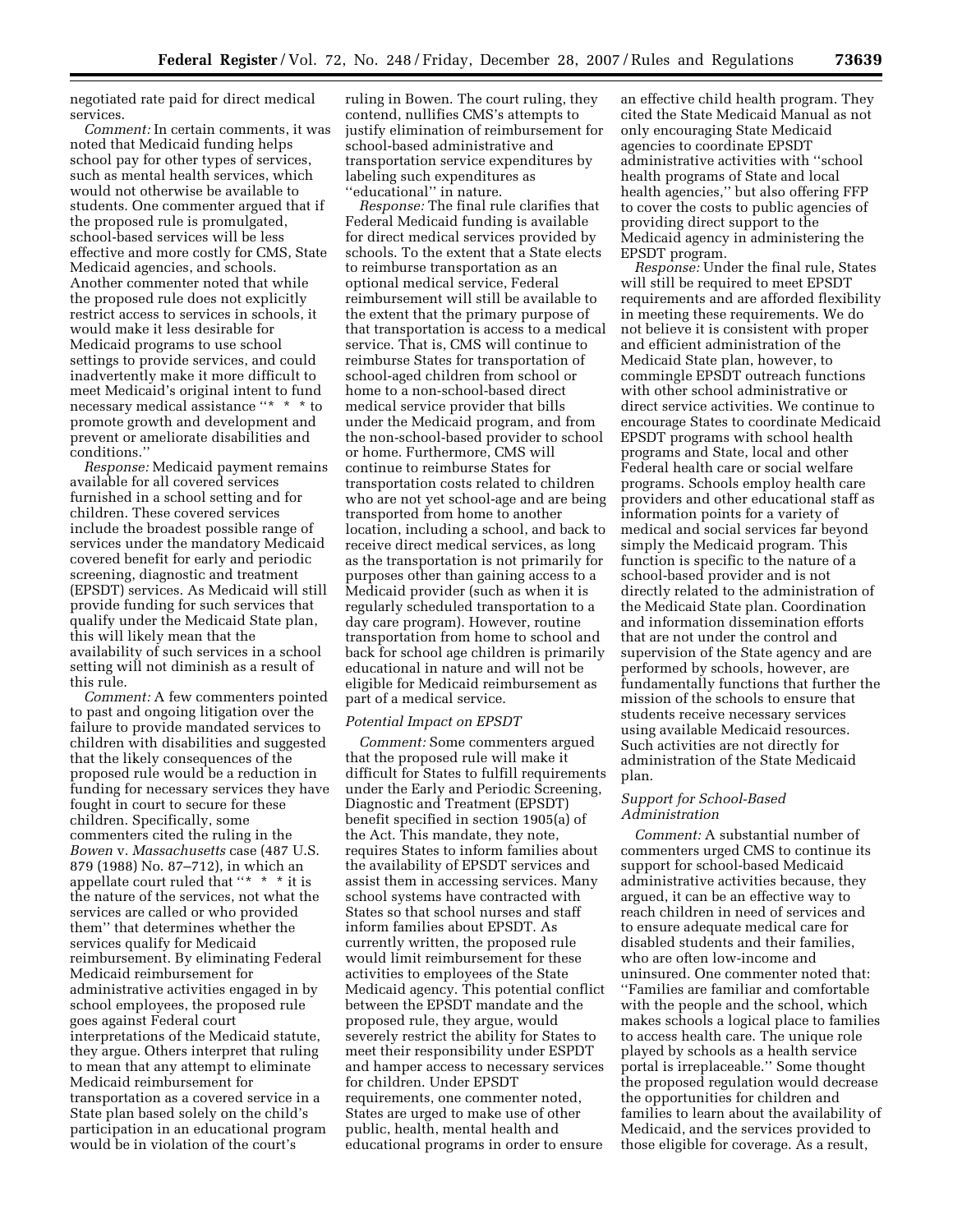the proposed rule could result in increased health care costs through missed opportunities to enroll eligible children in Medicaid and connect them to needed services before they become catastrophic. A recurring theme was that the proposed rule fails to recognize that certain administrative activities performed by school-based staff are instrumental to ensuring access to covered Medicaid services for eligible low-income children.

*Response:* We acknowledge the importance of outreach and referral activities, and in no way preclude State or local Medicaid agencies from engaging in such activities. Nor do we preclude school employees from conducting activities that inform individuals of the availability of Medicaid services. But we disagree that such school employee activities are properly considered administration of the State plan. Such activities are performed as part of the normal operation of the school to ensure that students receive educational and related services, and to coordinate with other payers for those services. These activities are not performed for the purpose of State Medicaid plan administration. Moreover, this rule protects the financial integrity of the Medicaid program from the improper claiming and cost shifting found in Inspector General audits.

*Comment:* Other commenters cited the success of their school-based Medicaid programs and provided specific examples of such successes. noting the number of children enrolled in Medicaid as a result of their efforts and the ability to connect such children to needed services. One commenter stated that "\* \* \* the proposed rule goes beyond reducing waste and abuse among the few by eliminating for all schools the positive benefits the program was designed to achieve.'' Another noted that the proposed rule does not take into account the appropriateness of schools providing administrative activities, especially to students with disabilities.

*Response:* CMS applauds the numerous examples of successful school-based Medicaid outreach and referral programs submitted by commenters. The success of these programs, however, does not compel a finding that school-based administration activities are a proper and efficient method for administration of a Medicaid State plan. In determining that these activities are not a proper and efficient method for administration of a State Medicaid program, we considered the extent to which such activities are conducted as a normal part of the

operation of school education programs. We further considered the costs of improper Medicaid claiming because these activities are commingled with other school administrative activities and cannot be accurately allocated to Medicaid. Because these activities should occur in schools regardless of the availability of Medicaid funding and because the primary purpose of these activities is not the administration of the Medicaid program, we believe Medicaid should not provide funding for them.

*Comment:* Some commenters pointed to the May 2003 CMS Medicaid School-Based Administrative Claiming Guide, which states that "\* \* \* the school setting provides a unique opportunity to enroll \* \* \* and to assist" Medicaid eligible children ''access the benefits available to them'' as evidence that school-based Medicaid administrative claims should remain eligible for FFP. Another quote cited by commenters can be found in the 1997 CMS Medicaid and School Health: A Technical Assistance Guide, which stated:

′ ''Because of the proximity of schools to the target population, HCFA (now CMS) has always encouraged the participation of schools in the Medicaid program \* \* \* [s]chool-based health services can represent an effective tool which can be used to bring more Medicaid-eligible children into preventive and appropriate follow-up care. In addition, schools present a wonderful opportunity for Medicaid outreach. That is, because schools are by definition ''in the business of serving children," they can be a catalyst for encouraging otherwise eligible Medicaid children to obtain primary and preventive services as well as other necessary treatment services \* \* \* we encourage efforts to inform potential eligibles about the Medicaid program and the EPSDT benefit.''

The proposed rule, they believe, will force many States to curtail successful school-based initiatives to identify and enroll eligible low-income children in Medicaid that were encouraged by CMS itself, which is now promulgating a regulation to discontinue funding. Some commenters argued the proposed rule is a misguided approach and that it contradicts CMS' position that States should enroll eligible children.

*Response:* Schools remain a gateway for the delivery of health services for many children. As our response to the prior comment indicated, the issue is whether school-based administrative activities are a proper and efficient methodology for administration of the Medicaid State plan. We expect the central role of schools to continue, and we expect that many of these schoolbased administrative activities will continue as a normal part of the operation of a school program. We also expect that State or local Medicaid

agencies will continue outreach efforts under their direction and control. This rule simply sets forth a clear test for the administrative activities that are appropriately claimed as necessary for the proper and efficient administration of the Medicaid State plan, and distinguishes those activities from the administration of a school program.

## *Better Guidance Needed*

*Comment:* Some commenters argued that the solution to evidence of improper claiming for costs related to school-based Medicaid administration and transportation from home to school and back should be increased oversight, enforcement, and/or additional guidance, rather than elimination of reimbursement for such costs. They encouraged CMS to review the program and identify strategies for eliminating improper claiming practices without eliminating reimbursement for administrative costs. One commenter stated that ''\* \* \* Numerous alternative solutions exist, the most obvious of which is to install safeguards and auditing procedures that would eliminate the possibility of such fraudulent activity taking place in the future, thereby solving the problem while keeping the services intact.'' Many believe that clarifying guidance and controls on claiming are better alternatives to promulgating the proposed regulation, which was seen as draconian and dismissive of medical necessity. They believe the proposed rule is ''\* \* \* an overreaction to perceived problems in the past.'' CMS should focus its efforts on working with States to ensure proper claiming rather than promulgating new regulations. One commenter stated the following: ''If CMS eliminates funding for every type of service, activity, or delivery system where it identifies inappropriate or even abusive claiming practices by some providers, funds would no longer be available for any benefits under the Medicaid program today.''

*Response:* As described in Section VII of the responses, titled Alternatives Considered, we ultimately rejected the types of alternatives suggested by many of the commenters because the intervening years have proven that administrative activities cannot be adequately regulated or overseen within the resource limits available to CMS and the States. Plainly stated, we have concluded that it is not an effective approach to administration of the Medicaid State plan to rely on audits and monitoring to ensure that all claims are allowable.

*Comment:* One commenter recommended that "\* \* \* CMS use its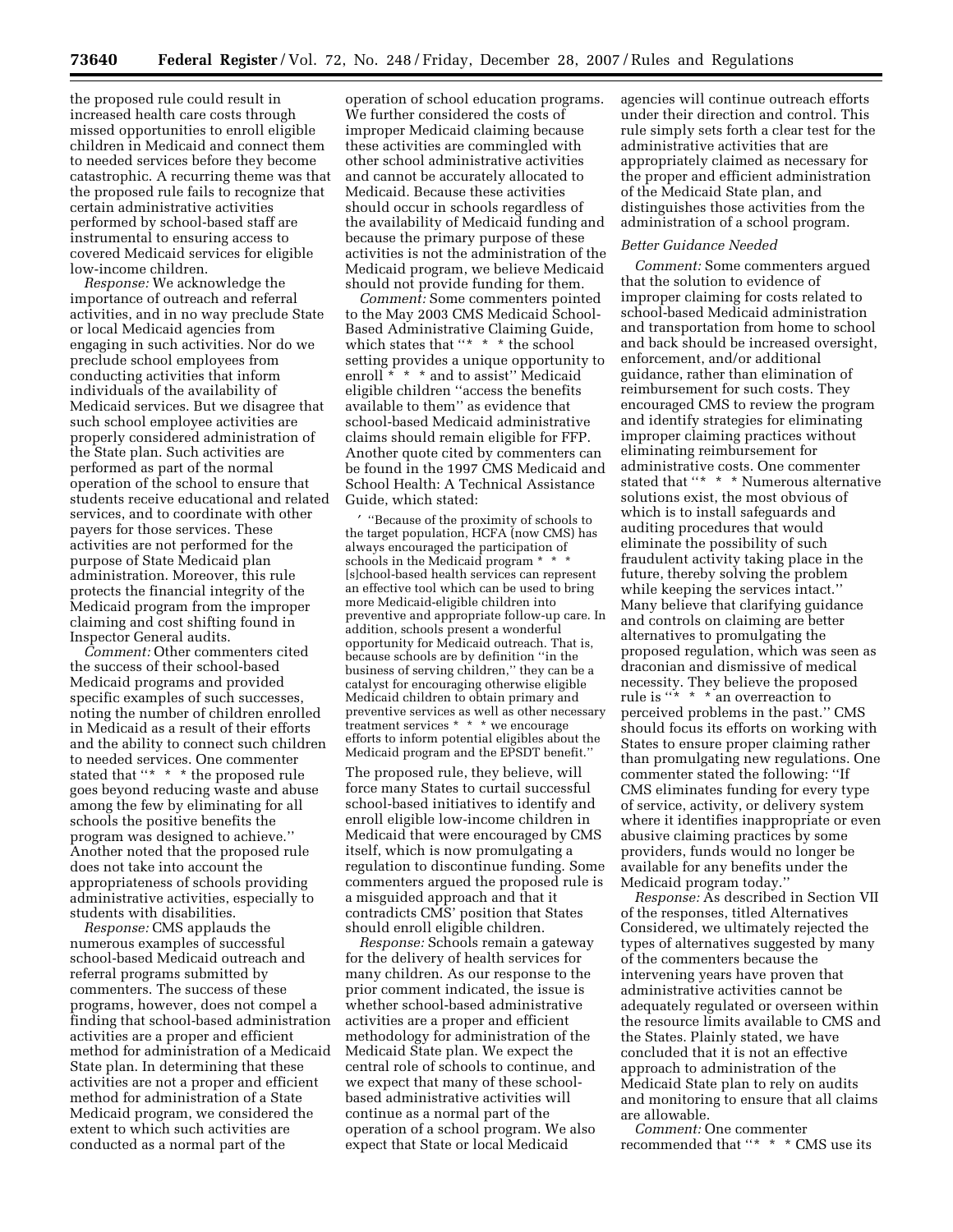rulemaking authority in a more constructive manner by defining clear guidance, criteria and limitations'' and suggested applying the results of OIG's previous audits of States' school-based Medicaid claiming programs to develop better guidance and more effective oversight. That, they argue, would preserve the original intent of the program to reimburse States for legitimate activities performed by schools in support of Medicaid. As an alternative to the proposed rule, some suggested that CMS revisit past guidance and improve reporting requirements for school and States. One commenter suggested that "\* \* \* Congress and the Administration \* \* \* work together to achieve consensus on the appropriate policies and procedures.'' According to one commenter, CMS should work with representatives from State Medicaid agencies, schools systems, and other interested parties to ''\* \* \*resolve questions and areas of confusion'' stemming from the 2003 Guide, develop clear claiming protocols, and reach consensus on related issues. According to some commenters, many of the claiming problems, stemmed from differing interpretations of Federal guidelines for claiming administrative and transportation costs based on inconsistent guidance from CMS Central and Regional Offices, and a lack of detailed guidelines on how to implement the programs. Commenters also recommended that CMS identify claiming issues in particular States and work with the appropriate State agencies to improve those programs rather than eliminating reimbursement for programs that are compliant with Federal requirements.

*Response:* Schools repeatedly complained that CMS guidance and oversight was burdensome and added substantially to the cost of activities that the schools were undertaking to fulfill their educational mission. More fundamentally, however, we disagree with the commenters' assumption that the problem is related to Federal oversight. Instead, we believe there is an inherent structural conflict of interest in commingling school administrative activities with Medicaid administrative activities.

## *Better Data Needed*

*Comment:* Some commenters believe there needs to be clear set of data demonstrating the need to eliminate such reimbursement before the proposed regulation takes effect. They asked for data supporting the Secretary's finding that school-based administrative activities are not necessary for the

proper and efficient administration of the State plan. One commenter stated: ''[The proposed rule] does not provide evidence \* \* \* in the form of an estimated dollar amount of fraudulent claims that have continued to occur after 2003.'' These commenters requested specific examples of the noted fraud and abuse, and suggested a clear, chronological accounting of improper billing is required before promulgating new regulations. One commenter urged CMS to "\* \* \* examine thoroughly and report on the current effects of policies implementation through'' its 2003 Guide before promulgating new regulations. There is no evidence, they note, to suggest that the 2003 Guide was inadequate.

Other commenters pointed to the fact that the Senate Finance Committee hearings cited in the preamble were held more than five years ago, and preceded the issuance of new guidance by CMS in 2003, which was intended to improve compliance with claiming requirements. CMS should carefully scrutinize current claims for schoolbased administrative expenditures, they argue, which would put the agency in a better position to establish regulations to ensure proper claiming.

*Response:* Detailed data on schoolbased Medicaid claiming is not available to CMS, due to limitations with respect to reporting requirements. Reporting for school-based Medicaid expenditures is voluntary; therefore, the data CMS used in calculating the projected cost savings may not match actual current spending. The proposed rule specifically requested public comment on potential fiscal impact. Commenters did not provide any clear data that were at variance with CMS assumptions. The limited data of which CMS is aware support the findings underlying the final rule.

*Comment:* Many commenters found it disingenuous for CMS to use as the rationale for the proposed rule OIG and GAO reports regarding alleged abuses that occurred in the early 1990s, prior to the issuance of any directives or guidelines on school-based Medicaid claiming. Furthermore, some commenters argued, these audits only took into account an insignificant number of schools, and the findings should not be extrapolated to all schools and claiming programs nationwide. Some commenters were troubled by ''\* \* \* dubious enforcement actions and audits" that have appeared "\* \* \* more focused on limiting Federal expenditures than improving the appropriateness or effective administration'' of the Medicaid State plan. Moreover, one commenter

contended, the instances of inappropriate billing fall within the low to moderate range of similar billing problems elsewhere in overall Medicaid claiming. Another commenter noted that the proposed rule does not highlight the fact that their have been OIG audits of school-based Medicaid administrative claiming programs that did not identify any significant claiming errors.

Commenters highlighted the fact that the proposed rule refers to negative audit findings from a few States without indicating the prevalence CMS has found such practices among all States. Nor does the proposed rule describe the efforts CMS and the offending States have taken since those audit to remediate noncompliance. One commenter suggested that CMS conduct compliance audits on school-based administrative activities that have been conducted pursuant to the 2003 Guide before promulgating new regulations. As one commenter stated: ''CMS has not yet fulfilled its own responsibility to conduct appropriate, consistent, and complete oversight and to provide reliable localized guidance.'' Overall, these commenters believe the negative audit findings referred to in the proposed rule do not establish an appropriate basis to eliminate a nationwide program.

Some focused on references in the proposed rule to OIG and GAO findings and Congressional concern over the dramatic increase in Medicaid claims for school-based costs. They argued that Congress expressed more concern for how CMS was administering the program, rather than how they were being operated, with the overall conclusion from the Senate Finance Committee hearings held in June 1999 and April 2000 being that there was a need for greater Federal oversight.

*Response:* The final rule is not based on any particular audit findings; but rather, the overall claiming trends and improper billing practices. We disagree with the premise that more Federal oversight could address the basic structural conflict of interest in commingling school administration with Medicaid administration; there is a strong incentive to shift costs to Medicaid for activities that would have been performed by schools in the normal course of their operation. As important, the activities are not under the supervision or control of the State or local Medicaid agency, and are not undertaken for the purpose of administration of the Medicaid State plan.

*Comment:* One commenter suggested that as an alternative to the proposed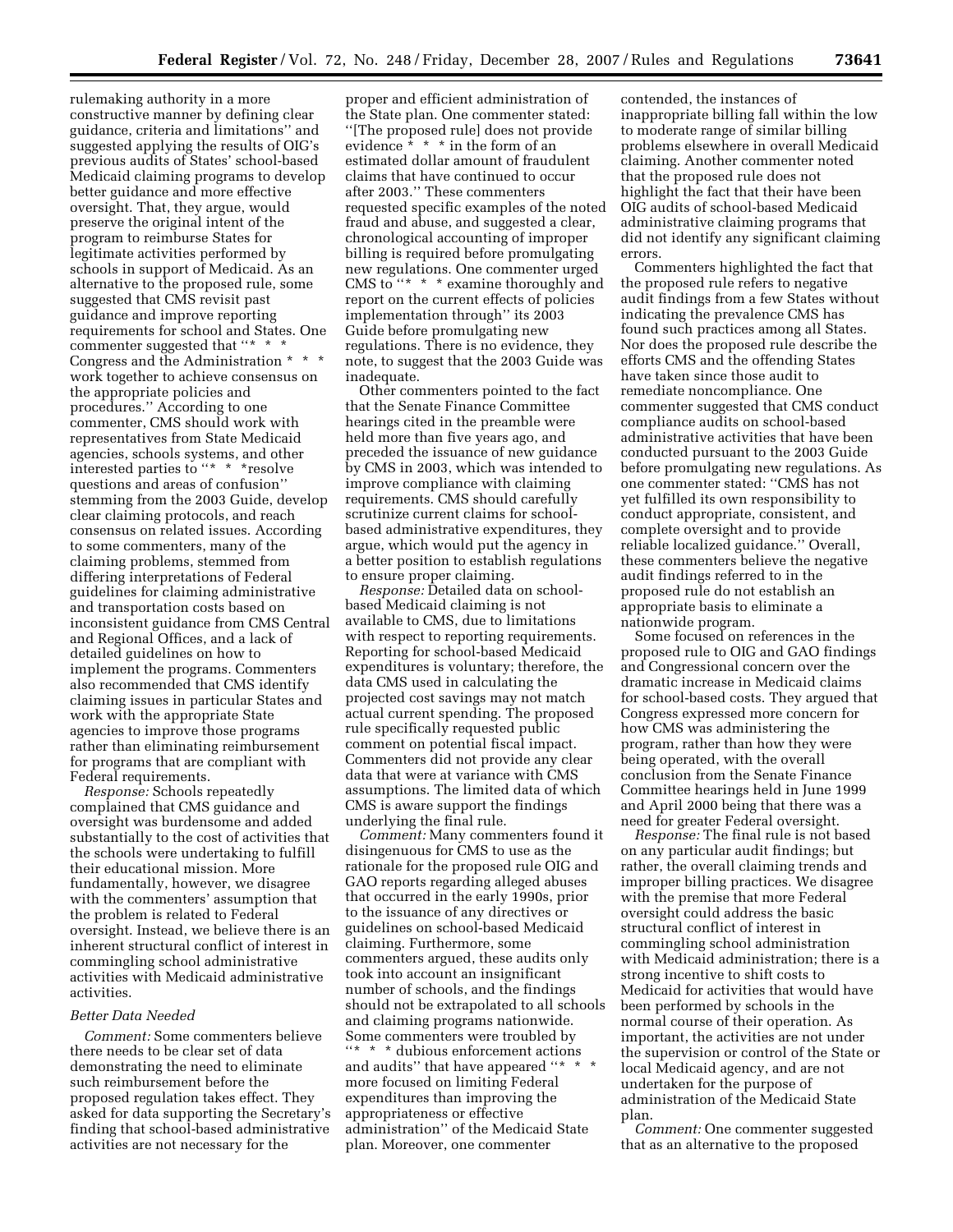regulation, CMS should consider investing resources from the Medicaid Integrity Program (MIP), established in the Deficit Reduction Act of 2005 (Pub. L. 109–432), to address school-based policy and reimbursement concerns and strengthen the integrity of the Medicaid program rather than impose a general prohibition on such reimbursement. They believe MIP resources could assist State agencies in determining when it is reasonable to bill Medicaid and develop cost-effectiveness guidelines related to school-based administration and transportation services.

*Response:* CMS may in the future utilize MIP funding to address schoolbased Medicaid issues. But this approach alone would not be sufficient to address the underlying problems with school-based administrative claiming and transportation. There is an inherent structural conflict of interest in commingling school administrative activities with Medicaid administrative activities and, as a result, we do not believe an audit approach would be adequate or the most efficient use of limited Federal resources in addressing these issues.

#### *Statutory Intent*

*Comment:* Some commenters argued that the proposed rule contradicts the intent of the Medicaid statute and other Federal regulations by reversing a policy that made Federal matching funds available for transportation provided to children with special health care needs who receive health care services while they are at school. Others argue that the policy determination underlying the provisions of the proposed rule contradicts the Medicaid statute insofar as it allows States flexibility in administering their Medicaid plans and collaborating with other State agencies. One commenter stated that "\*  $*$ singling out children and school districts is an arbitrary application of the ''efficiency and economy'' tenets central to Medicaid law and the administration of the State plan within it.'' Another commenter suggested the proposed rule would contradict existing law and circumvent Congressional intent were CMS to promulgate the regulations without specific legislative guidance.

A number of commenters focused on the intent of the Medicare Catastrophic Coverage Act of 1988 (Pub. L. 100–360), which amended the Medicaid statute to allow States to begin receiving Medicaid reimbursement for services delivered to Medicaid-eligible children in schools pursuant to the IDEA. Therefore, they argue, Congressional intent is clear that Medicaid reimbursement should not be

refused for activities performed in school settings. According to one commenter, the proposed rule "\* \* \* obstruct[s] the Congressional directive establishing Medicaid funds to share in the cost of providing health care services to children in conjunction with their educational program.'' These commenters believe there to be firm legal standing for the allowable use of Medicaid claiming for the costs of transportation and administration, and that the proposed rule contradicts current law, citing section 1903(c) of the Act, which prohibits payment for covered services provided pursuant to the IDEA. Historically, they note, Congress and the Federal government have encouraged Medicaid to share in schools'' costs for meeting the medical needs of students with disabilities.

Some commenters argued that the proposed rule would arbitrarily and capriciously reverse legal and historical precedents. They note that the underlying statutory basis for such activities has not changed in any way, and, as a result, CMS should not seek to reinterpret statutory basis to enforce new definitions for necessity and proper and efficient administration of the Medicaid State plan.

*Response:* Section 1903(c) of the Social Security Act authorized Medicaid funding for covered medical services included in an individualized education program (IEP) under the IDEA and covered in the Medicaid State plan, it does not, however authorize Medicaid funding for administrative activities that schools conduct in implementing their IDEA responsibilities. As a result, the final rule does not contradict the Medicaid statute.

Nor does the Medicaid statute specifically authorize payment for transportation to and from school. Transportation from home to school and back is central to the operation of a school program and, as such, Federal Medicaid payment will not be available for the transportation services to and from school. However, Medicaid payment will remain available for direct medical services that might be required under an IEP or IFSP in the course of such transportation. For example, if a student with a disability needs to be accompanied by a personal care attendant or a home health aide during transportation from home to school and back, Federal Medicaid payment would be available to the extent that the service was covered under the approved Medicaid State plan.

*Comment:* Some commenters suggested that with the proposed rule, CMS is attempting to base policy determination on how a State

subdivides its functions, which is contrary to the Medicaid statute. The distinction in the proposed rule between education and Medicaid personnel is in conflict with the Medicaid statute because funding cannot be denied based on what arm of the State conducts the Medicaid activity, they argue.

*Response:* This rule is not based on the way the State subdivides its functions, but on the inherent structural problems in commingling administrative functions of the Medicaid program with school administration.

### *Secretarial Authority*

*Comment:* Some commenters believe the Secretary is without authority under section 1903(a)(7) of the Act to find that amounts expended for administrative activities are not necessary for the proper and efficient administration of the Medicaid State plan solely because they are carried out by school personnel or staff under the control of a school rather by State or local Medicaid agency staff. One commenter argued that States are accorded the administrative flexibility in operating their Medicaid programs to have reimbursable activities performed by school personnel and that the Secretary may not limit that flexibility with an unsupported findings that conditions FFP by finding certain activities necessary only when carried out by certain employees. Furthermore, they argue, CMS cites no authority for eliminating FFP completely for all providers in response to adverse audit findings related to a few States. The Secretarial finding that school-based administrative and transportation are not necessary for the proper and efficient administration of the Medicaid State plan "\* \* \* fails to include any analysis of fixed criteria or standards for which the Secretary would typically apply to reach that ''not necessary'' conclusion,'' according to one commenter.

*Response:* Under section 1903(a)(7), of the Act, it is the Secretary, not the State, that determines whether amounts expended are necessary for the proper and efficient administration of the Medicaid State plan. Therefore, it is within the Secretary's discretion to make a determination that certain administrative activities (including transportation from home to school and back) are not eligible for reimbursement. Specifically, section 1903(a)(7) states that Federal Medicaid funding is available for administrative expenditures ''as found necessary by the Secretary for the proper and efficient administration of the State plan.'' In this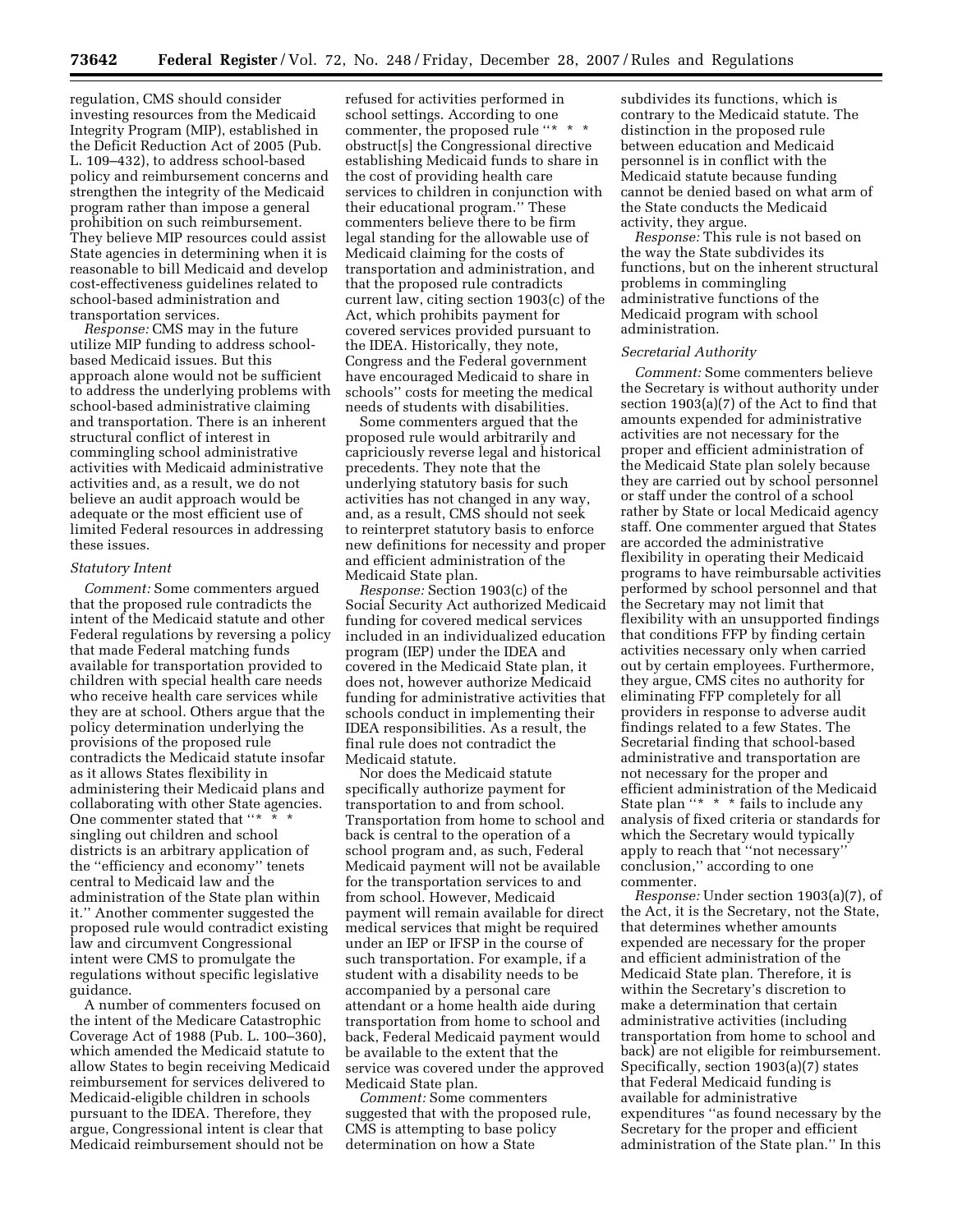section, the statute explicitly imbues the Secretary with the ultimate authority and ability to make such determinations. As a result, we do not believe the provisions of the final rule exceed Secretarial authority.

*Comment:* Some commenters suggested that the activities targeted by the proposed rule are specifically authorized by the approved Medicaid State plan and that it is the State that should determine whether activities are proper and efficient within the approved plan. The proposed rule, they argue, would needlessly hinder the ability of States to provide essential services in a manner in which it deems most effective.

*Response:* As a matter of practice, States generally do not include reimbursement for administrative services as part of their approved Medicaid State plan. The relevant portions of the Medicaid State plan as mentioned in the comment describes covered services eligible for Medicaid payments and the reimbursement methodologies for those services. The rule will not affect medical services as defined in the Medicaid State plan nor the States'' ability to offer those services in schools.

*Comment:* Some commenters questioned CMS' assertion that section 1903(c) of the Act contains no provision authorizing claiming for the costs of school-based Medicaid administration. They argue that because section 1903(c) does not specifically prohibit administrative claiming, the general practice is (and should be) to allow it to continue under current practice unless explicitly forbidden. Because the Medicaid statute specifically provides that the Secretary cannot prohibit or restrict coverage of Medicaid services simply because those services are included in an IEP or IFSP, the Secretary should not be allowed to impinge on States' abilities to claim for related costs.

*Response:* The rule does not prohibit States from claiming Federal matching funds for covered medical services pursuant to a child's IEP or IFSP. States may also claim for administrative costs directly related to the provision of a medical service, such as billing costs as part of the medical service reimbursement. Section 1903(c) specifically discusses medical services and does not address claiming for the administrative costs associated with the administration of the State's Medicaid program. The statute provides the Secretary with considerable discretion to determine allowable administrative activities. Under section 1903(a)(7), of the Act, it is the Secretary, not the State, that determines whether amounts expended are necessary for the proper and efficient administration of the Medicaid State plan. Therefore, it is within the Secretary's discretion to make a determination that certain administrative activities (including transportation from home to school and back) are not eligible for Federal Medicaid reimbursement.

#### *Reversal of Policy*

*Comment:* Some commenters argued that the proposed rule represents a significant reversal of long-standing policy and a revision of long-standing Medicaid regulations, policies, and guidance, noting that CMS first developed detailed guidance in 1997 regarding school-based Medicaid program. Three years later, a report issued by HHS in collaboration with the U.S. Department of Agriculture and the U.S. Department of Education and cited by many commenters stated that schools are a ''natural setting'' for conducting children's health insurance program outreach, and that ''State Medicaid and SCHIP agencies seeking the best return on outreach investments often find that working with schools simplifies targeting audiences, distributing information, reaching families, and enrolling children.'' (Report to the President on School-Based Outreach for Children's Health Insurance, July 2000).

The proposed rule, they argue, would directly contradict this July 2000 report, which sought to encourage agreements between States Medicaid agencies and schools so that the latter could receive financial assistance for administrative activities to enroll eligible children. The proposed rule, they argue, would be ''\* \* \* regressive and a departure from acknowledged best practices in identifying and serving Medicaid beneficiaries.''

Several commenters cited the 1999 and 2000 Senate Finance Committee hearings on school-based Medicaid claiming as a evidence of CMS' recognition that schools play an important role in ensuring that children receive needed health care services.

*Response:* The statute provides the Secretary with considerable discretion to determine allowable administrative activities and the scope of covered transportation services. Consistent with the Administrative Procedure Act, this final rule supersedes prior statements and issuances to establish a new policy concerning school based administration activities and covered transportation services. This final rule reflects careful consideration of years of experience, and of the public input provided in the rulemaking process. CMS believes this

final rule is necessary to maintain the financial integrity of the Medicaid program.

# *Differential Treatment of Schools*

*Comment:* Many commenters opposed the rule in its entirety because, they argued, it reflects a differential, more restrictive treatment of schools in comparison to other settings in which the same Medicaid-related activities are provided and for which funding would continue. There is no way to justify the inference in the proposed rule that school employees are deemed capable and necessary for the delivery of covered services, but are somehow incapable and unnecessary to conduct associated administrative activities, according to one commenter. If the proposed rule is promulgated, they argue, schools alone would be designated as ineligible for reimbursement as a provider of Medicaid administrative functions while other entities would remain eligible to receive reimbursement as the State Medicaid agency's designee. School employees would still be eligible for reimbursement for covered medical services, so it is inconsistent to deem them ineligible to conduct Medicaid administrative activities, they argue.

Certain commenters argued that allowable activities should be deemed necessary for the proper and efficient administration of the Medicaid State plan regardless of who employs the individuals performing the activities. The proposed rule, they argue, unfairly and incorrectly suggested that a State agency employee public health nurse can conduct Medicaid administrative activities, but a school nurse, who has the same qualifications, cannot. The proposed rule, they note, contains no recognition of the comparable professional qualifications of both school and employees and State Medicaid agency employees conducting these activities. One commenter noted that it is unfair to infer, as the proposed rule does, that only the school-based claiming methodology is invalid, while CMS will continue to permit similar claiming procedures in various other contexts.

*Response:* Under the rule, CMS will continue to recognize schools as valid settings for the delivery of Medicaid services. As a result, CMS will continue to reimburse States for covered schoolbased Medicaid service costs pursuant to a child's IEP or IFSP. The final rule reflects a determination that schools are unique settings, and that there is an inherent structural conflict when school administrative responsibilities and Medicaid administrative activities are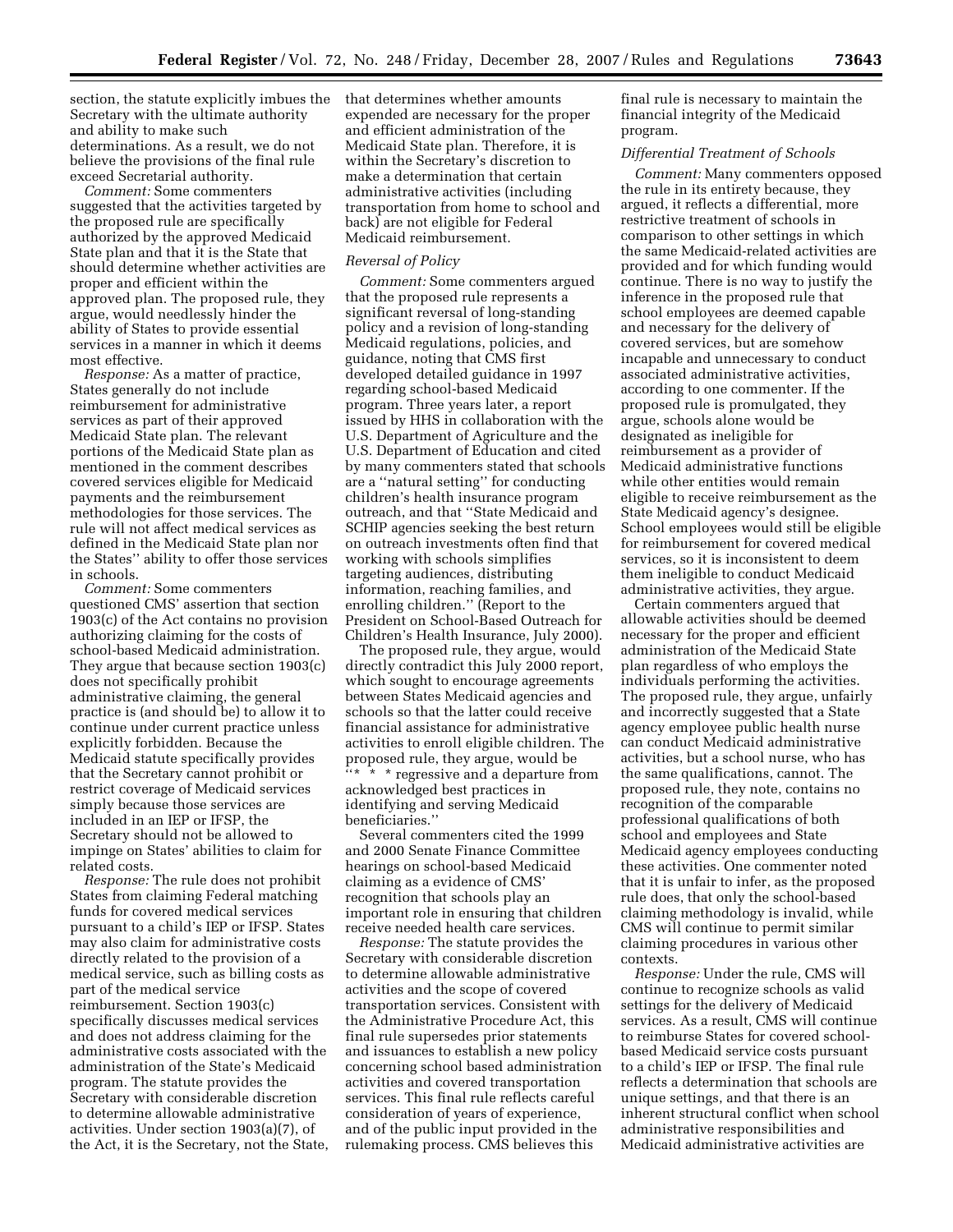commingled that precludes accurate claims. As a result, the final rule reflects a conclusion that school-based administrative activities are only necessary for the proper and efficient administration of the Medicaid State plan when conducted by employees of the State or local Medicaid agency.

Due to inconsistent application of Medicaid requirements by schools to the types of administrative activities conducted in the school setting, the Secretary has determined that such activities can only be properly conducted, overseen and appropriately claimed under Medicaid when conducted by employees of the State or local Medicaid agency. School staff may continue to perform these types of administrative activities. The final rule will merely limit the availability of Federal matching funds based on the finding that it is not necessary for the proper and efficient administration of the Medicaid State plan for school staff to do so. We believe the final rule is necessary to maintain the financial integrity of the Medicaid program. The final rule does not question the importance of these types of administrative activities when performed by employees of the State Medicaid agency and still recognizes schools as valid settings for the delivery of Medicaid services.

*Comment:* One commenter argued that Office of Management and Budget Circular A–87 (OMB A–87) contradicts the proposed rule by including school districts in its definition of local governments eligible to participate in Federal awards. Insofar as school districts are defined as units of government, they should not be excluded from Medicaid participation in any way. Furthermore, it represents a reversal of recent Federal guidance on school participation in Medicaid claiming and contradictions of Federal definitions of ''governmental units'' and ''local governments'' that may participate in Medicaid claiming.

*Response:* This rule in no way addresses the status of schools and school districts as units of government. OMB Circular A–87 describes cost allocation requirements for units of government that receive Federal grants and must account for costs associated with those grants. OMB Circular A–87 does not, however, supplant the determination of the program agency as to the administrative activities necessary for the proper and efficient administration of the Medicaid program.

*Comment:* Some commenters pointed to Section 5230 of the State Medicaid Manual, which requires Medicaid agencies to coordinate services with

local education agencies, title VI grantees, providers, and other public and private agencies, as support for the role of schools in helping the State administer the Medicaid program. The statute is replete with examples of the extent to which State agencies are expected to rely on other public agency staff to carry out Medicaid State plan obligations, one commenter noted. As another stated: ''Collaboration with other public agencies is a consistent statutory theme; indeed, the statute both contemplates the involvement of other public agencies and give[s] States broad discretion over plan administration.'' The proposed rule would, in the words of one commenter, "\* \* \* establish an operational barrier to using schools as a venue for performing administrative activities that support the Medicaid program.'' Singling out schools, school contractors, and school districts and eliminating their ability to receive reimbursement for Medicaid administrative activities will result in a less effective, less efficient Medicaid outreach and referral system.

A number of commenters took issue with the statement in the proposed rule that administrative activities provided in schools ''\* \* \* largely overlap with educational activities that do not directly benefit the Medicaid program.'' In reality, they argue, such activities do directly benefit the Medicaid program insofar as they help Medicaid eligible children to access covered services. One commenter stated the following: ''The Secretary is \* \* \* remiss in failing to consider that compulsory school attendance laws provide schools with a captive audience of underserved Medicaid eligible school-based children, thus providing an optimal setting for addressing their \* \* \* needs.'' From a public policy perspective, they note, providing Medicaid activities in schools should be encouraged, rather than restricted, yet the proposed rule singles out schools settings for disparate restrictions and prohibitions that are not imposed on other eligible providers.

*Response:* The final rule clarifies that Medicaid is not the appropriate funding source for school-based administrative activities or for transportation from home to school and back. These activities or services are fundamentally undertaken for the educational mission of the school, rather than for administration of the Medicaid State plan. Based on our experience, we do not believe it is possible to develop and implement claiming methodologies that accurately allocate costs to Medicaid. The costs of such accounting exceed any incremental benefits to the Medicaid program from these activities and

services, and we have concluded that it would be more efficient for States not to commingle Medicaid and school administration and transportation.

# *Potential for Outstationed State Medicaid Agency Employees*

*Comment:* Some commenters argued that State Medicaid agencies are unlikely to send their own employees into schools to conduct administrative activities, and that to do so would be inefficient. These commenters believe that school-based outreach and enrollment efforts are successful precisely because of the involvement of school staff who are trusted by families and already in contact with children and their families. These commenters believe State and local Medicaid agencies can more efficiently carry out Medicaid administrative activities through relationships with other public entities, including schools. One commenter believes that States would have to hire thousands of eligibility workers to do the work currently carried out by school employees, at a far greater cost. To the extent State agency employees were outstationed in schools, they argue, this would establish a duplicative bureaucracy at State and Federal levels for activities that are more efficiently performed by school staff. They argue that this scenario would be financially and operationally inefficient compared to the current system.

*Response:* CMS cannot direct State or local Medicaid agencies to utilize their own staff to provide Medicaid administrative activities in schools, as each State Medicaid program differs, and States have flexibility in administering their programs. However, there is precedent to use agency outstation workers in alternative service delivery venues to administer the Medicaid State plan. Furthermore, outstationing eligibility workers is likely to result in enrolling eligible children more rapidly as they can make the actual eligibility determination, while school employees cannot.

While we agree that school employees often enjoy a special trust relationship with the families of students, this special relationship is more likely based on an employees'' broad knowledge of a variety of health, education and social service programs. Because of the difficulty in determining specific administrative activities that are for the purpose of administration of the Medicaid State plan, we have determined that it is not proper and efficient to use school employees'' for the administration of the State Medicaid program.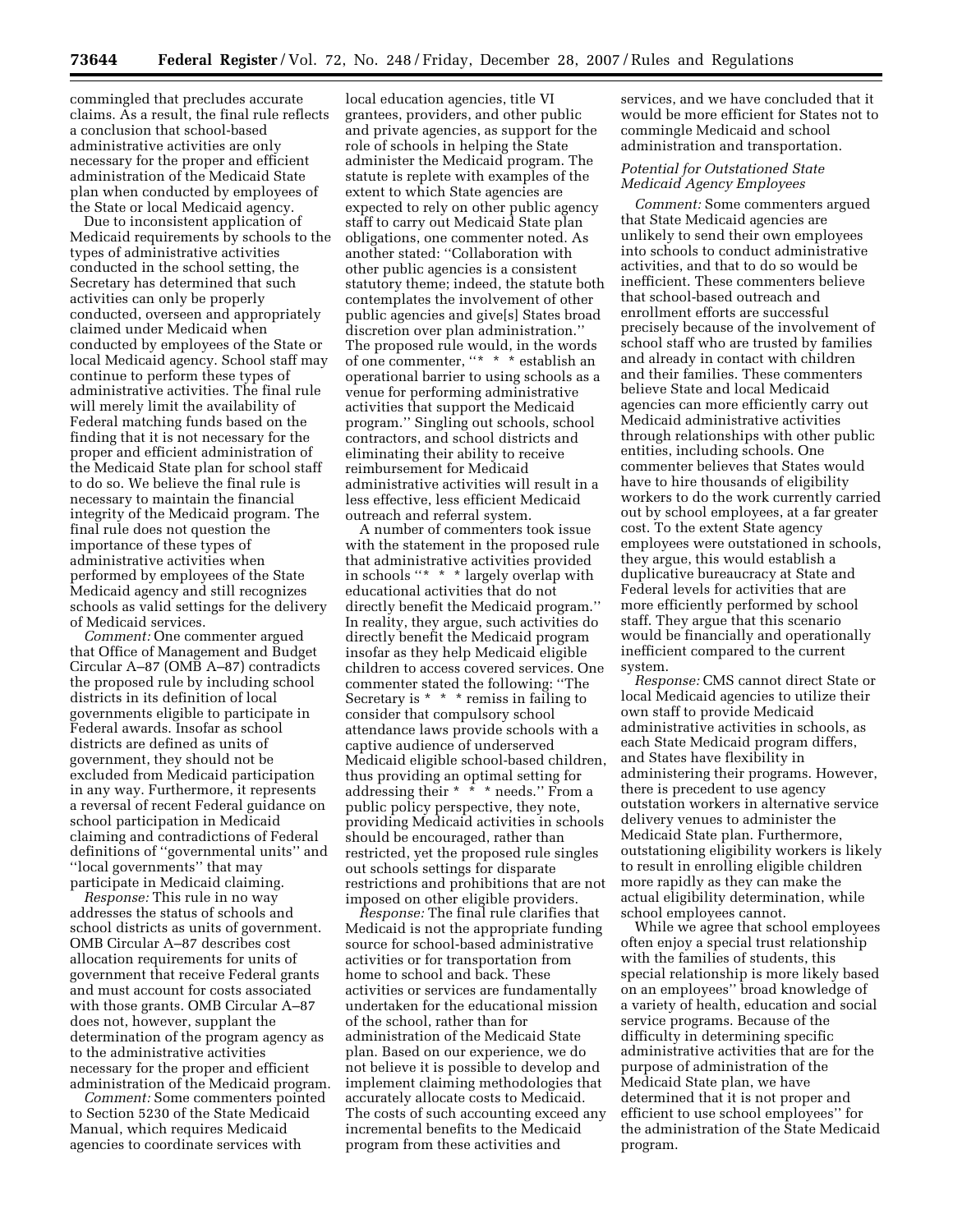*Comment:* One commenter cited the Family Educational Rights and Privacy Act (FERPA), 20 U.S.C. Section 1232(g), under which schools must keep student records confidential, as a serious impediment to having non-school employees (i.e., State Medicaid agency employees) engage in Medicaid outreach, enrollment, and other administrative functions.

*Response:* CMS does not believe the final rule will, in any way, impact education mandates under FERPA, with which schools must continue to comply. Furthermore, we believe non-school employees can conduct effective Medicaid outreach and enrollment for students without access to individual student school records.

# *Transportation-Specific Issues*

*Comment:* Some commenters focused on the impact of the proposed rule on Medicaid reimbursement for costs related to transportation from home to school and back. These commenters asserted that specialized transportation to school is necessary for a special needs student and is necessary for the proper and efficient administration of the Medicaid State plan, as required by 1903(a)(7) of the Act. One commenter argued that CMS should preserve authority for States to submit claims in limited situations, specifically for transporting Medicaid eligible children from home to school and back if the child's health status requires monitoring or medical related services during transport.

These commenters argued that the proposed rule ignores the needs of many students with disabilities who require specialized transportation between home and school to facilitate frequent contact with school-based Medicaid services providers to treat chronic health conditions that are most costeffectively treated during the course of the school day.

*Response:* Medical services provided in schools or as part of transportation to school are eligible for Medicaid reimbursement. However, Medicaid will not reimburse the school for actual transportation to school. Some comments seem to suggest that children with disabilities are in school systems primarily to receive medical services rather than to receive an education. Schools are educational institutions, and children are transported to schools to receive an education. Schools are required to provide access to medical care to allow children with medical needs to participate as fully in the educational system as children without special medical needs. Children are already in the school for the purpose of

receiving their education when medical services are received and no additional transportation is medically necessary. Characterizing transportation from home to school as being for the purpose of obtaining medical services overlooks the fundamental purpose of the transportation.

*Comment:* Some commenters pointed to CMS' assertion that schools are required to provide transportation from home to school and back. On the contrary, they argue that there is no State or Federal requirement for schools to provide transportation from home to school and back for all in students in every State. For example, one commenter noted, some schools do not provide bus transportation for students who live within walking distance. Some commenters argue that the proposed rule incorrectly compares specialized transportation services for children with significant health problems and traditional school bus transportation. They argue that States set forth conditions that must be met in order for a student to qualify for the transportation benefit. For these reasons, they note, schools throughout the country have utilized Federal funding through Medicaid to transport children to school for medical appointments and provide bus aides when deemed necessary. The proposed rule, however, would prohibit Medicaid funding for these expenditures.

*Response:* Schools are educational institutions that may be required, under an Individualized Education Program to provide transportation to and from school for any individual child that may require transport to participate in the public education system even if that school does not provide transportation to other children in the community. Medicaid will not reimburse school districts for transportation requirements to and from school that the school must meet as part of the IEP. Once at the school, a student may obtain medical services but no additional transportation is required at that point.

With respect to transportation to and from school, however, Medicaid payment will remain available for direct medical services that might be required under an IEP or IFSP in the course of such transportation. For example, if a disabled individual needs to be accompanied by a personal care attendant or a home health aide, Federal Medicaid payment would be available to the extent that the service was covered under the approved Medicaid State plan.

*Comment:* Others argued that there was no basis to change previous CMS guidance, such as a May 2003 Guide

and a 1997 technical assistance guide, that supported and offered guidelines for claiming costs related to transportation. These commenters pointed to section 1903(c) of the Social Security Act, which requires Medicaid to be primary to the U.S. Department of Education for payment of covered health-related services that are included in an IEP or IFSP, as support for reimbursing costs related to transportation from home to school and back. They noted that transportation is often prescribed in a child's IEP or IFSP.

*Response:* This regulation is not inconsistent with section 1903(c) of the Social Security Act because it addresses whether transportation between home and school is a covered Medicaid service, and does not affect the general obligation of the Medicaid program to pay for covered Medicaid services that are prescribed in an IEP or IFSP primary to education programs. This regulation departs from previous guidance because it properly acknowledges that the purpose of the transportation between home and school is for education rather than medical services. Such transportation is for the purpose of securing attendance at the school for educational reasons, and not for the purpose of obtaining access to medical providers. As such, we do not believe that such transportation is within the scope of covered Medicaid transportation, either as an administrative activity or as a covered medical assistance benefit in the approved Medicaid State plan.

*Comment:* Some commenters asserted that, in exempting from the proposed rule the costs of transportation from home to school and back for children who are not yet school age, that CMS is acknowledging the potential for schools to provide Medicaid services and perform Medicaid activities not solely to serve an educational purpose, which undercuts this provision of the proposed rule. Additionally, some commenters noted, Federal Medicaid funding remains available for the transportation of all other groups of Medicaid-covered individuals to medical services providers; it is only school-age children receiving medical services at school whose transportation will not be reimbursable. They argue that this funding exception violates Federal regulations that require comparability in the amount, duration, and scope of services for all those who qualify for Medicaid services 42 CFR Section 440.240. As one commenter noted, Medicaid policy regarding medical transportation does not restrict the beneficiary from participating in any other activity before returning home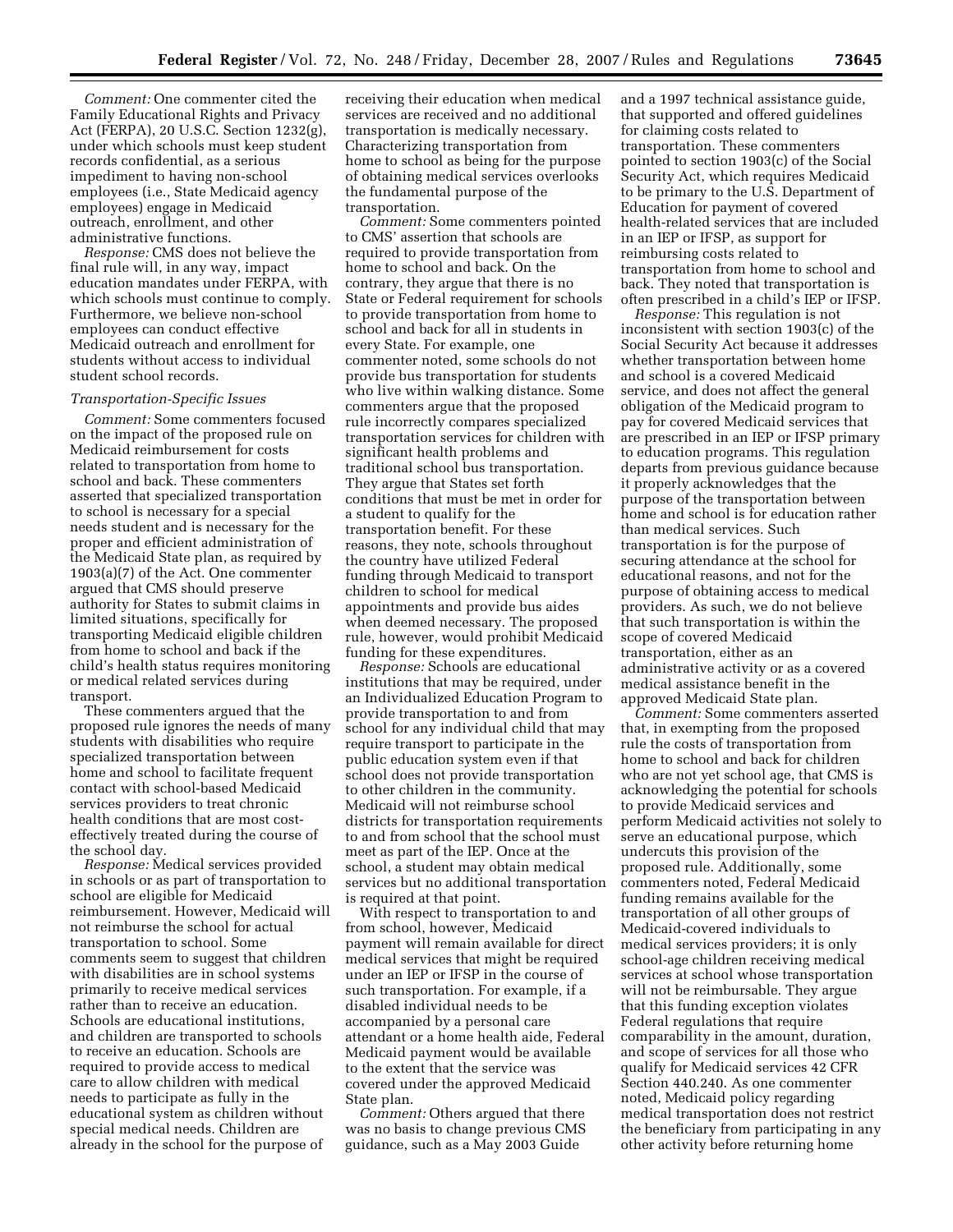from the place of treatment, as is the case in schools. And still another commenter argued that the proposed regulatory text is contradictory by continuing to make Federal Medicaid reimbursement available ''for recipients to and from providers,'' while ignoring the fact that a school district can be a qualified Medicaid provider.

*Response:* For school-aged children, transportation between home and school is for the purpose of attending an educational institution, and not for the purpose of obtaining access to medical providers. This reasoning does not apply for individuals who are not yet school-aged, and thus we did not include this population in the rule's prohibition. The commenters err in assuming that transportation obtained for purposes other than to obtain access to medical providers is within the scope of covered Medicaid transportation. For instance, when an individual needs transportation for the purpose of attending a medical appointment in a nearby city, transportation to that provider would be covered even if the individual also shopped or engaged in other incidental activities on the trip. But when an individual is employed in that nearby city and commutes on a daily basis for the purpose of engaging in employment, the daily commute would not become covered Medicaid transportation when the individual attends a medical appointment at work. While this distinction is not always clear, it is clear in the instance of transportation between home and school for school-aged children.

*Comment:* Some commenters suggested that the proposed regulation may create new, unanticipated transportation costs if children begin to receive more services with a community-based provider, rather than in school, because many school districts will not be able to absorb transportation costs that were once matched with Medicaid funds. Other commenters asserted that the cost of providing specialized transportation is significantly more expensive than transportation provided to regular students, and should be reimbursable for that reason.

*Response:* This final rule will not interfere in any way with the ability of States to determine school transportation policy, but simply recognizes that routine school transportation from home to school and back and related administrative activities are not authorized under the Medicaid statute as necessary for the proper and efficient administration of the Medicaid State plan, nor do they meet the definition of an optional

transportation benefit under Medicaid. Children are transported to school primarily to receive an education, not to receive medical services. The final rule will merely eliminate Medicaid as a funding source; it will not affect the provision of such transportation. Moreover, this rule will not affect the status of covered medical services furnished in the course of transportation such as services of a personal care attendant or a home health aide.

*Comment:* One commenter suggested that CMS may have overlooked the fact that, in some cases, a child's disability is so severe that he or she is unable to attend a mainstream district school, or even a special day class within the district. In those cases, the child must attend an out-of-district public school, a non-public school placement, or a residential facility, to-and-from which districts are not automatically providing transportation. In cases where children would receive covered medical services at one of these sites, and the district must send the child to these placements because of their particular medical needs, the proposed regulations would preclude billing for the costs of such transportation, they note.

*Response:* We do not believe a school district's election to educate students in one location or another affects the basic purpose of the transportation to ensure attendance at an educational institution. Even in these circumstances, the transportation to and from school is for educational purposes.

We agree, however, that when an individual is transported for the provision of medical services to a location that is not a school, such as a community provider, the transportation would be covered because that transportation was necessary to access a medical service that is not available at the school.

*Comment:* Another commenter pointed to Executive Order 13330, issued February 24, 2004, which directs the Secretary of the U.S. Department of Health and Human Services to promote interagency cooperation in the provision of transportation services and argued that the proposed rule contradicts this Executive Order. The commenter stated: ''To determine that transportation is only necessary when performed by employees of the State or local Medicaid agency fails to recognize the efficiencies available when transportation is a coordinated effort.''

*Response:* The quoted language reflects confusion about this rule. This rule reflects a determination that transportation to and from school is not for the purpose of administration of the Medicaid State plan, nor is such

transportation necessary to ensure beneficiary access to medical providers. We encourage the coordination of covered Medicaid transportation with other programs, but Medicaid reimbursement of transportation services is limited to ensuring beneficiary access to medical providers in the community. It does not include transportation routinely provided for other purposes.

*Comment:* Some commenters noted that school districts often rely on Medicaid reimbursements for the costs of outfitting buses with specialized equipment. These commenters urged that such funding remain available.

*Response:* Medicaid payment will continue to be available to pay for medical equipment, appliances and supplies that are covered under the home health benefit, to the extent medically necessary for a particular individual and, when furnished by schools, included in an IEP or IFSP. Medical necessity is determined under State-established medical necessity criteria. Nothing in the final rule will affect claiming under Medicaid for these types of expenditures. Medicaid reimbursement will not be available, however, for costs of permanently outfitting buses with equipment for general use in accommodating individuals with disabilities or other medical issues. Such costs are not within the scope of a covered Medicaid benefit. Instead such costs are integral to the uncovered transportation between home and school.

#### *Impact Analysis*

*Comment:* Some commenters argued that the estimated savings represents a cost shifting, rather than a cost savings, from the Federal government to State and local school districts that are obligated to provide these services. As a result, they believe the projected cost savings specified in the proposed rule are misleading. Another commenter argued that it is disingenuous to state that the proposed rule would not have a ''significant economic impact on local school districts.'' Schools may lose up to \$600 million in the first year of the proposed rule's implementation, one commenter noted in referencing the projected cost savings. While this may be a very small component of the overall Medicaid budget, they contend, it is not insignificant to the school districts and States that rely on this funding to maintain the quality of services provided to students with disabilities.

Still other commenters question the projected savings resulting to the proposed rule, suggesting that these savings could be primarily attributable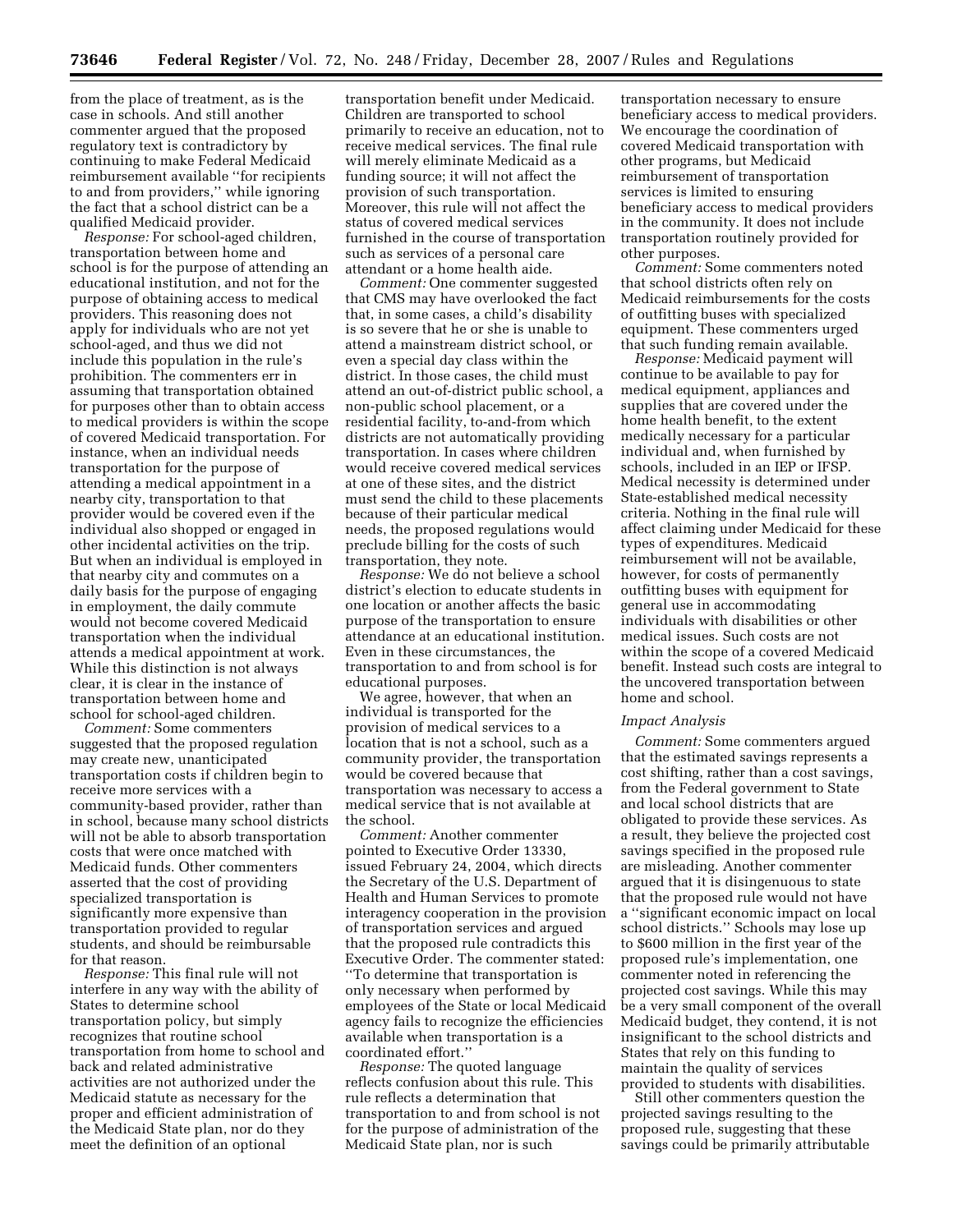to one of the two issues addressed in the proposed rule; specifically, transportation for school-age children. As a result, they argue the two parts of the proposed rule should be considered separately and their potential impact separately calculated. There is also no estimate in the impact analysis of the number of children who would not be identified and enrolled in Medicaid if States cannot maintain school-based outreach programs without Federal support, one commenter was disappointed to find.

*Response:* The final rule anticipates Federal savings of approximately \$635 million in the first year following implementation, but does not require States to replace that Federal funding with State funding or take any other particular steps. Any mandates regarding school transportation spending arise under State constitutions, or other Federal or State laws. School-based Medicaid administrative activities and transportation from home to school and back are not required activities under the Medicaid statute.

As stated in the proposed and final versions of the rule, there is admitted uncertainty in the projected cost savings to the extent that State-reported expenditures related to school-based administration and transportation may not match actual current spending, and to the extent that the impact of the proposed rule is greater than or less than assumed. The cost savings are based upon State voluntary reporting of quarterly expenditures to CMS. Since this reporting for school-based activities is voluntary, these estimates may not match actual current spending. Furthermore, claims related to the costs of transportation from home to school and back as a direct service are included in the total amount claimed for all medical assistance. Therefore, it is difficult, if not impossible, to determine the impact of the final rule on the types of transportation costs that would be affected.

*Comment:* One commenter believed the rationale for the estimated cost savings is flawed because not all school districts currently claim or receive FFP for administrative and transportation services, and that Federal funding is spread unevenly among States, districts, and schools. Therefore, they suggest, comparing the costs of the proposed rule to overall nationwide spending for elementary and secondary education minimizes its financial impact. Instead, one commenter argued that a more realistic financial analysis is necessary, one which would:

1. Examine the financial impact of the proposed cuts only on districts that actually claim for reimbursements;

2. Take into consideration the unique aspects (such as fixed costs) of school district budgets; and

3. Include the likely loss of State Medicaid funding that would result from schools no longer being able to sustain these programs.

*Response:* The proposed and final rules reference total elementary and secondary spending in 2004, as defined by the Bureau of the Census, in determining the projected impact on expenditures. It is difficult, if not impossible, to reach consensus on a single expenditure total to be used as the basis for calculating the potential impact of the proposed rule. We determined the Census data to be the most reliable and accurate data available. As stated in Section VI., the estimated annual Federal savings under this final rule is only about one eighth of one percent of total annual spending on elementary and secondary schools (in 2004 total elementary and secondary spending was \$453 billion according to the *Statistical Abstract of the United States*, Table 245, at *http:// www.census.gov/compendia/statab/ education*).

*Comment:* Other commenters disagreed with the assessment in the proposed rule that it would not have a significant impact on a substantial number of small entities, either disagreeing with the threshold definition of significant impact or that of small governmental jurisdictions. This was an issue for which CMS specifically solicited public comment. Under the definition of small governmental jurisdiction used by CMS, that is, those with a population of less than fifty thousand, nearly every school district in certain States would qualify as small entities, according to one commenter. This commenter went on to note that these smaller districts are often rural with a high percentage of students receiving free or reduced priced lunches. As a result, schools that are poor, rural, isolated and small will be disproportionately impacted due to existing budget constraints and extremely limited resources.

Certain commenters believe the cost benefit analysis to be flawed. One commenter stated that the analysis presumes that most school districts are uniform in size, which is not the case. Another argued that the proposed rule aggregates all Federal spending on elementary and secondary education ''\* \* \* as a means to minimize the rule's financial impact on school districts.'' Some stated that the

proposed rule inaccurately minimizes the fiscal impact the proposed rulemaking would have on school districts, stating that it is "\* \* \* misleading and inaccurate for CMS to compare the cost of school-based health care to the entire budgets for K–12 education.'' Rather than ''one eighth of one percent of total annual spending, the proposed rule, they argue, would impose a 50 percent impact insofar as the matching rate for allowable administrative expenditures is 50 percent FFP.

*Response:* As noted in Section VI., for purposes of the Regulatory Flexibility Act, small entities include small businesses, nonprofit organizations, and small governmental jurisdictions, including school districts. ''Small'' governmental jurisdictions are defined as having a population of less than fifty thousand. Admittedly, there is uncertainty in this estimate to the extent that State-reported expenditures related to school-based administration and transportation may not match actual current spending and to the extent that the impact of the proposed rule is greater than or less than assumed. We nevertheless believe, as indicated in our calculations and in the absence of reliable data to the contrary, that the impact of this rule will be only a small percentage of administrative and transportation expenditures by such entities. Furthermore, the input we received in response to the solicitation for public comments on the potential impact on small entities offered only speculation and did not provide sufficient quantitative data to argue for a reassessment of the potential impact.

*Comment:* One commenter believes the discussion in the Impact Analysis of Executive Order 13132 is flawed by a failure to accurately assess the impact on State and local governments and by the factual error inherent in characterizing as ''routine'' the transportation needs of school-based children receiving Medicaid services in a school setting pursuant to an IEP.

*Response:* As stated in Section VI., with respect to transportation specifically, States and/or schools will be required under the final rule to continue funding transportation of school-age children from home to school and back to the extent it is required by education statute(s). That is because schools provide transportation to and from school for all students, not just (or even primarily) special education or Medicaid eligible students.

### *Regulatory Text*

*Comment:* One commenter asked for clarification of what is meant in the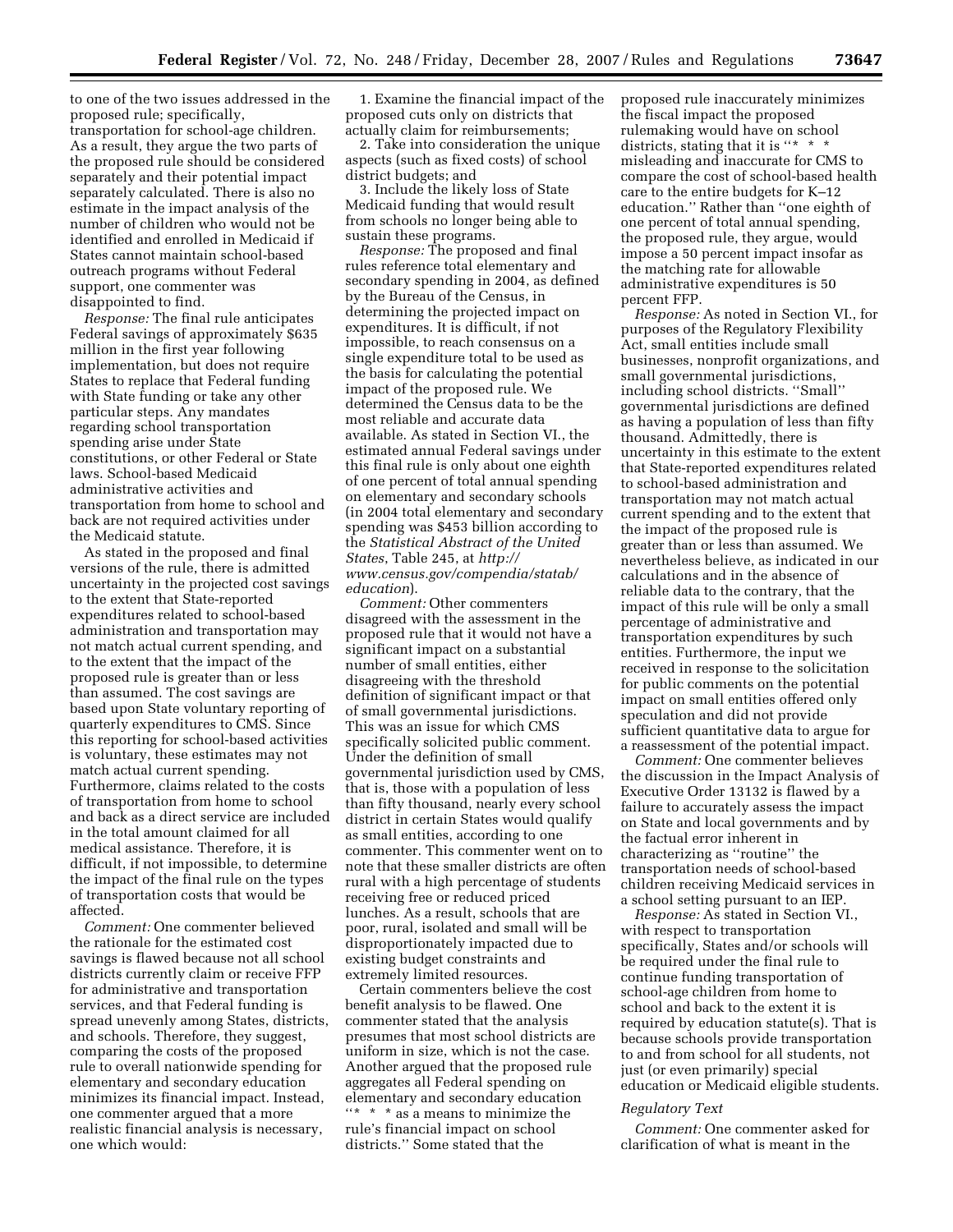proposed Section 433.20 by ''under the control of'' a public or private educational institution. This commenter also asked for clarification in the regulatory text that activities required to support the provision of medical services are eligible for FFP if they are included in the rate paid for direct medical services, and requested a definition for ''administrative overhead costs'' to appear in the regulatory text.

*Response:* The reference in Section 433.20 to anyone ''under the control of'' a public or private educational institution is meant to incorporate any and all subcontracting arrangements that schools or other educational institutions may enter into for the provision of services or administrative activities in schools. The definition of administrative overhead costs cannot be specified in the regulatory text because it is dependent upon the types of costs that are included in the rate paid for direct medical services, which is negotiated by each State and specified in the approved Medicaid State plan. These reimbursement rates are set by the State Medicaid agency and, therefore, any discussions regarding the appropriateness of such rates on the part of providers must be conducted at the State level.

Furthermore, CMS does not believe it is necessary to specify in the regulatory text that administrative activities that are integral to, or an extension of, a direct medical service remain eligible for FFP insofar as they are reimbursed through the rate paid for the service. This is because the regulatory text only limits the availability of FFP for Medicaid administration, not services (except insofar as transportation from home to school and back is defined as a service). That is, the final rule does not affect Federal reimbursement for the costs of allowable direct medical service expenditures.

*Comment:* One commenter requested that the regulatory text explicitly note the continued availability of FFP for the costs of transporting school-age children from school or home to a non-school based direct medical service provider that bills under the Medicaid program or from the non-school based provider to school or home. Another commenter asked for language to be included in the regulatory text specifying that FFP is available for transportation services provided to children who are ''not yet school-age'' to and from providers, even if the site of service is a school.

*Response:* CMS does not believe it is necessary to specify in the regulatory text that Federal Medicaid reimbursement remains available for transportation provided to children who

are not yet school-age to and from providers, even if the site of service is a school, because the regulatory text lists only those costs for which reimbursement will not be available. Similarly, it is not necessary to note in the regulatory text the continued availability of FFP for the costs of transporting school-age children from school or home to a non-school based direct medical service provider that bills under the Medicaid program or from the non-school based provider to school or home. Any such costs not included in the regulatory text are thereby exempt from the general prohibition on reimbursement.

*Comment:* One commenter requested a definition of ''school-age'' and ''not yet school-age.''

*Response:* The regulatory text purposely does not provide a definition for ''school-age'' and ''not yet schoolage'' because such definitions may differ by State and no such distinction exists in the Medicaid statute; rather, such determinations are based on education requirements. We do intend the term ''school-age children'' to be defined by age. It is specifically worded as such to differentiate between children who are of the age to attend school for education and children who are not yet school-age.

*Comment:* One commenter asked for clarification in proposed Section 431.53 of whether transportation is only available to and from services that are included in a child's IEP or whether transportation is also available to and from other Medicaid services that are not included in a child's IEP.

*Response:* Federal Medicaid reimbursement for school-based services is generally available only for covered services provided pursuant to an IEP or IFSP, because non-IEP services are typically subject to Medicaid third party liability rules and ''free care'' policies, which limit the ability of schools to bill Medicaid for some of these health services and associated administrative costs. Third party liability requirements preclude Medicaid from paying for Medicaid coverable services provided to Medicaid beneficiaries if another third party (e.g., other third party health insurer or other Federal or state program) is legally liable and responsible for providing and paying for the services. The ''free care'' principle precludes Medicaid programs from recognizing as a cost of Medicaidcoverable services and activities any amount for services and activities which are available without charge or liability, and for which no other sources for reimbursement are pursued.

# **IV. Provisions of the Final Regulations**

This final rule incorporates the provisions of the proposed rule in its entirety and does not in any way differ from the proposed rule.

# **V. Collection of Information Requirements**

This document does not impose information collection and recordkeeping requirements. Consequently, it need not be reviewed by the Office of Management and Budget under the authority of the Paperwork Reduction Act of 1995 (44 U.S.C. 35).

# **VI. Regulatory Impact Statement**

## *A. Overall Impact*

We have examined the impact of this rule as required by Executive Order 12866 (September 1993, Regulatory Flexibility Act (RFA) (September 19, 1980, Pub. L. 96–534), section 1102(b) of the Social Security Act, the Unfunded Mandates Reform Act of 1995 (Pub. L. 104–4), and Executive Order 13132. Executive Order 12866 (as amended by Executive Order 13258 and Executive Order 13422) directs agencies to assess all costs and benefits of all available regulatory alternatives and, if regulation is necessary, to select regulatory approaches that maximize net benefits (including potential economic, environmental, public health and safety effects, distributive impacts, and equity). A regulatory impact analysis (RIA) must be prepared for major rules with economically significant effects (\$100 million or more in any 1 year). This final rule's savings will exceed this economic threshold and it is therefore considered a major rule. The final rule is estimated to reduce Federal Medicaid outlays by \$635 million in FY 2009 and by a total of \$3.6 billion over the first five years (FY 2009–2013).

The RFA requires agencies to analyze options for regulatory relief of small entities if final rules have a ''significant economic impact on a substantial number of small entities.'' For purposes of the RFA, small entities include small businesses, nonprofit organizations, and small governmental jurisdictions, including school districts. ''Small'' governmental jurisdictions are defined as having a population of less than fifty thousand. Individuals and States are not included in the definition of a small entity. Although many school districts have populations below this threshold and are therefore considered small entities for purposes of the RFA, we have determined the impact on local school districts as a result of the final rule will not exceed the threshold of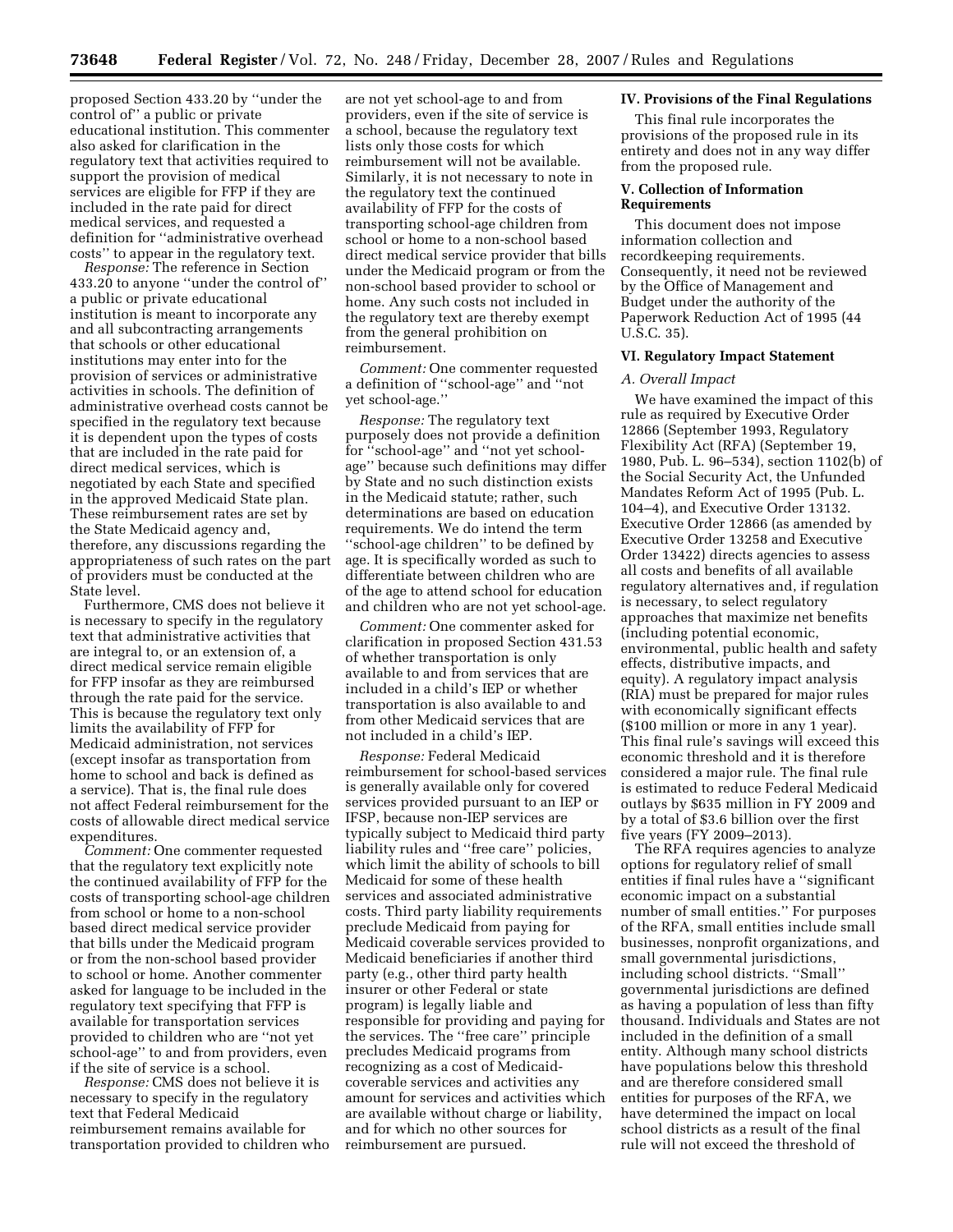''significant'' economic impact under the RFA, as discussed below.

States have the option under the final rule to continue funding school-based administrative activities using Stateonly funds; this rule simply eliminates the availability of Federal Medicaid matching funds for these expenditures when they are performed by employees of the school or contractors, or anyone under the control of a public or private educational institution, rather than employees of the Medicaid agency. However, with respect to transportation specifically, States and/or schools will continue transporting school-age children from home to school and back to the extent it is required by education statute(s). That is because schools provide transportation to and from school for all students, not just (or even primarily) special education or Medicaid eligible students.

The Individuals with Disabilities Education Act (IDEA) requires public schools to provide a free appropriate public education to children with disabilities. The IDEA authorizes funding through the U.S. Department of Education (not Medicaid) for special education and related services for children with disabilities. While section 1903(c) of the Social Security Act authorized Medicaid funding for covered services included in an Individualized Education Program (IEP) under the IDEA, section 1903(c) does not expressly authorize Medicaid funding for administrative activities that schools conduct in implementing their IDEA responsibilities.

The estimated annual Federal savings under this final rule are only about one eighth of one percent of total annual spending on elementary and secondary schools (in 2004 total elementary and secondary spending was \$453 billion according to the *Statistical Abstract of the United States*, Table 245, at *http:// www.census.gov/compendia/statab/ education)*. According to the ''Guidance on Proper Consideration of Small Entities in Rulemakings of the U.S. Department of Health and Human

Services (May 2003),'' if the average annual impact on small entities is 3 to 5 percent or more, it is to be considered significant. Because we used a threshold of 3 to 5 percent of annual revenues or costs in determining whether a proposed or final rule has a ''significant'' economic impact on small entities, we have determined that this final rule will not have a significant economic impact on a substantial number of small entities.

In addition, section 1102(b) of the Act requires us to prepare a regulatory impact analysis if a rule may have a significant impact on the operations of a substantial number of small rural hospitals. This analysis must conform to the provisions of section 604 of the RFA. For purposes of section 1102(b) of the Act, we define a small rural hospital as a hospital that is located outside of a Metropolitan Statistical Area and has fewer than 100 beds. We are not preparing an analysis for section 1102(b) of the Act because we have determined, and the Secretary certifies, that this rule would not have a direct impact on the operations of a substantial number of small rural hospitals.

Section 202 of the Unfunded Mandates Reform Act of 1995 also requires that agencies assess anticipated costs and benefits before issuing any rule whose mandates require spending in any 1 year of \$100 million in 1995 dollars, updated annually for inflation. That threshold level is currently approximately \$127 million. This final rule contains no mandates that will impose spending costs on State, local, or tribal governments in the aggregate, or by the private sector, of \$127 million. The final rule anticipates Federal savings of approximately \$635 million in the first year following implementation, but does not require States to replace that Federal funding with State funding or take any other particular steps. Any mandates regarding school transportation spending arise under State constitutions, or other Federal or State

laws. School-based Medicaid administrative activities and transportation from home to school and back are not required activities under the Medicaid statute.

Executive Order 13132 on Federalism establishes certain requirements that an agency must meet when it promulgates a proposed rule (and subsequent final rule) that imposes substantial direct requirements on State and local governments, preempts State law, or otherwise has Federalism implications. EO 13132 focuses on the roles and responsibilities of different levels of government, and requires Federal deference to State policy making discretion when States make decisions about the uses of their own funds or otherwise make State-level decisions. We find that this rule will not have a substantial effect on State or local government policy discretion. While this final rule would eliminate the ability of States to claim Federal Medicaid funding for school-based administrative and certain transportation costs, notably routine home-to-school and back bus transportation, it will not impose any requirement as to how States or localities administer or pay for such activities, or interfere in any way with the ability of States to determine school transportation policy. The rule will simply recognize that routine school transportation from home to school and back and related administrative activities are not authorized under the Medicaid statute as necessary for the proper and efficient administration of the Medicaid State plan, nor do they meet the definition of an optional transportation benefit under Medicaid.

# *B. Anticipated Effects*

The final rule is a major rule because it is estimated to result in \$635 million in savings during the first year and \$3.6 billion in savings over the first five years. The following chart summarizes our estimate of the anticipated effects of this final rule.

TABLE I.—ESTIMATED REDUCTION IN FEDERAL MEDICAID OUTLAYS RESULTING FROM THE ELIMINATION OF REIMBURSEMENT FOR SCHOOL-BASED ADMINISTRATION AND CERTAIN TRANSPORTATION COSTS IN PROPOSED RULE

| [Amounts in millions per Federal fiscal year] |  |  |
|-----------------------------------------------|--|--|
|-----------------------------------------------|--|--|

|                                                     | 2009      | 2010      | 2011      | 2012     | 2013      | 2009-2013 |
|-----------------------------------------------------|-----------|-----------|-----------|----------|-----------|-----------|
| School-Based Costs: Eliminate Reimbursement for Ad- | $-$ \$635 | $-$ \$675 | $-$ \$720 | $- $770$ | $-$ \$820 | - \$3620  |

#### *Conclusion*

These estimates assume implementation beginning in the 2008– 09 school year and are based on recent reviews of State reported school-based administrative and direct medical service expenditures reported on the

quarterly CMS expenditure forms (MBES/CBES Form 64.10I and Form 64.10PI Information Forms for School-Based ADM and MAP claims). From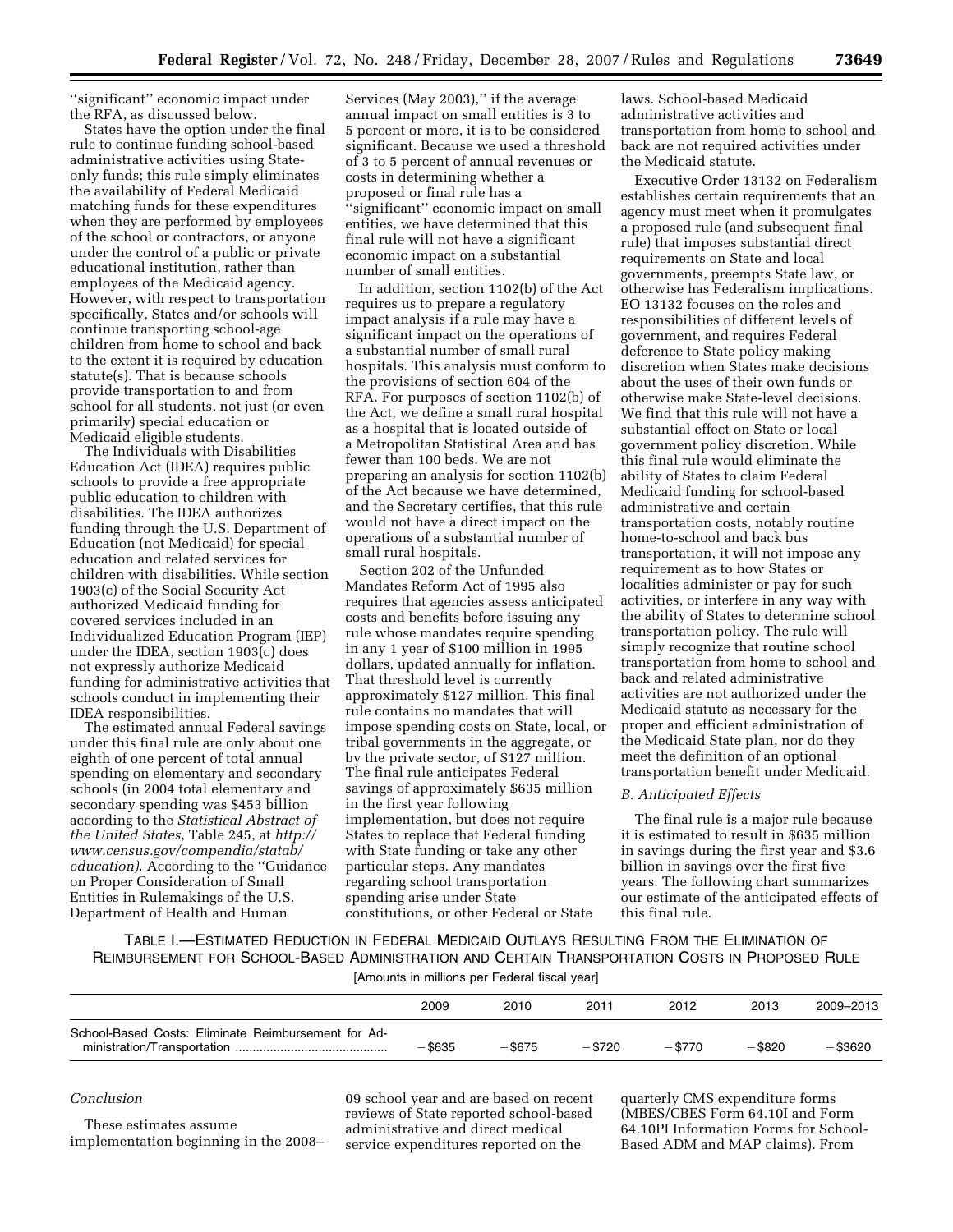these voluntary State claiming reports, an estimate of the total amount of claims under the Medicaid program that would be affected by the final rule was developed and then projected forward using the most recent assumptions available. There is uncertainty in this estimate to the extent that State-reported expenditures related to school-based administration and transportation may not match actual current spending and to the extent that the impact of the proposed rule is greater than or less than assumed. Furthermore, claims related to the costs of transportation from home to school and back as a direct service are included in the total amount claimed for all medical assistance. Therefore, it is difficult, if not impossible, to determine the impact of the final rule on the types of transportation costs that would be affected.

In accordance with the provisions of Executive Order 12866, this regulation was reviewed by the Office of Management and Budget.

# **VII. Alternatives Considered**

In developing this regulation, various alternatives were considered. We

considered the possibility of conducting stronger review of reimbursement methodologies for the costs of Medicaid administrative activities provided in schools and transportation from home to school and back. We also considered seeking to implement policies requiring greater accountability and oversight responsibility for school-based administrative and transportation expenditures, and clarification of Federal requirements without any new regulation (using existing statutory and regulatory authority). In addition, we considered developing standard parameters applicable to claiming for all school-based Medicaid administration and transportation costs. However, we attempted, by issuing the May 2003 Medicaid School-Based Administrative Claiming Guide, to provide specific guidance on the requirements for claming costs related to school-based activities. In the end, we ultimately rejected these alternatives because the intervening years have proven that such activities cannot be adequately regulated or overseen.

We determined that the rulemaking process was the most effective method

#### TABLE II.—ACCOUNTING STATEMENT

of implementing these policies because the rulemaking process was the best way to inform affected parties, allow for public input, and make clear that the requirements set forth are uniform, fair and consistent with the underlying statutory intent.

# *A. Accounting Statement*

As required by OMB Circular A–4 (available at *http:// www.whitehouse.gov/omb/circulars/ a004/a-4.pdf*), in the table below, we have prepared an accounting statement showing the classification of the expenditures associated with the provisions of this final rule. This table provides our best estimate of the decrease in Federal Medicaid outlays resulting from the elimination of reimbursement for school-based administration and certain transportation costs that will be implemented by this final rule. The sum total of these expenditures is classified as savings in Federal Medicaid spending.

| Category                                                                                                                | Transfers                                             |                        |  |  |  |
|-------------------------------------------------------------------------------------------------------------------------|-------------------------------------------------------|------------------------|--|--|--|
| Accounting Statement: Classification of Estimated Expenditures, From Fiscal Year 2009 to Fiscal Year 2013 (in millions) |                                                       |                        |  |  |  |
|                                                                                                                         | Negative Transfer-Estimated decrease in expenditures: |                        |  |  |  |
|                                                                                                                         |                                                       | 7% Units Discount Rate |  |  |  |

\$721 .................................................................. \$718

### **List of Subjects**

*42 CFR Part 431* 

Grant programs—health, Health facilities, Medicaid Privacy Reporting and recordkeeping requirements.

From Whom To Whom? ................................... Federal Government to States

# *42 CFR Part 433*

Administrative practice and procedure, Child support Claims, Grant programs—health, Medicaid Reporting and recordkeeping requirements.

# *42 CFR Part 440*

Grant programs—health, Medicaid.

■ For the reasons set forth in the preamble, the Centers for Medicare & Medicaid Services amends 42 CFR Chapter IV as set forth below:

# **PART 431—STATE ORGANIZATION AND GENERAL ADMINISTRATION**

■ 1. The authority citation for part 431 continues to read as follows:

**Authority:** Sec. 1102 of the Social Security Act (42 U.S.C. 1302).

■ 2. Section 431.53 is revised to read as follows:

# **§ 431.53 Assurance of Transportation.**

(a) A State plan must—

(1) Specify that the Medicaid agency will ensure necessary transportation for recipients to and from providers; and

(2) Describe the methods that the agency will use to meet this requirement.

(b) For purposes of this assurance, necessary transportation does not include transportation of school-age children between home and school.

# **PART 433—STATE FISCAL ADMINISTRATION**

■ 3. The authority citation for part 433 continues to read as follows:

**Authority:** Sec. 1102 of the Social Security Act (42 U.S.C. 1302).

■ 4. Part 433 is amended by adding a new § 433.20 to read as follows:

## **§ 433.20 Rates of FFP for Administration: Reimbursement for School-Based Administrative Expenditures.**

Federal financial participation under Medicaid is not available for expenditures for administrative activities by school employees, school contractors, or anyone under the control of a public or private educational institution.